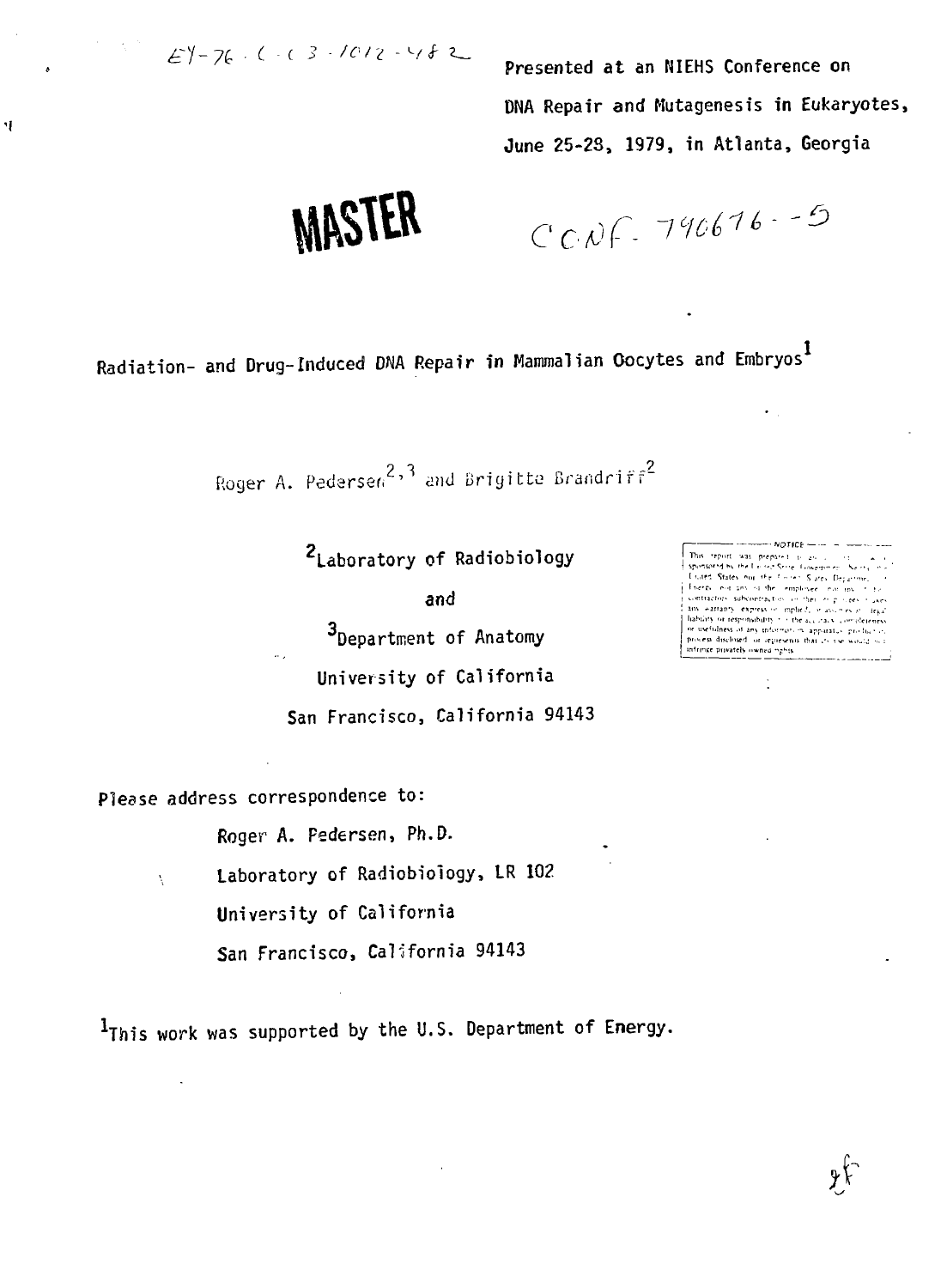#### **Summary**

**A review of studies showing ultraviolet- or drug-induced unscheduled DNA synthesis in mammalian oocytes and embryos suggests that the female gamete has an excision repair capacity from the earliest stages of oocyte growth. The oocyte's demonstrable excision repair capacity decreases at the time of meiotic maturation for unknown reasons, but the fully mature oocyte maintains a repair capacity, in contrast to the mature sperm, and contributes thir. to the zygota. Early embryo cells maintain relatively constant levels of excision repair until late fetal stages, when they lose their capacity for excision repair.**

**These apparent changes in excision repair capacity do not have a simple relationship to known differences in radiation sensitivity of germ cells and embryos. (**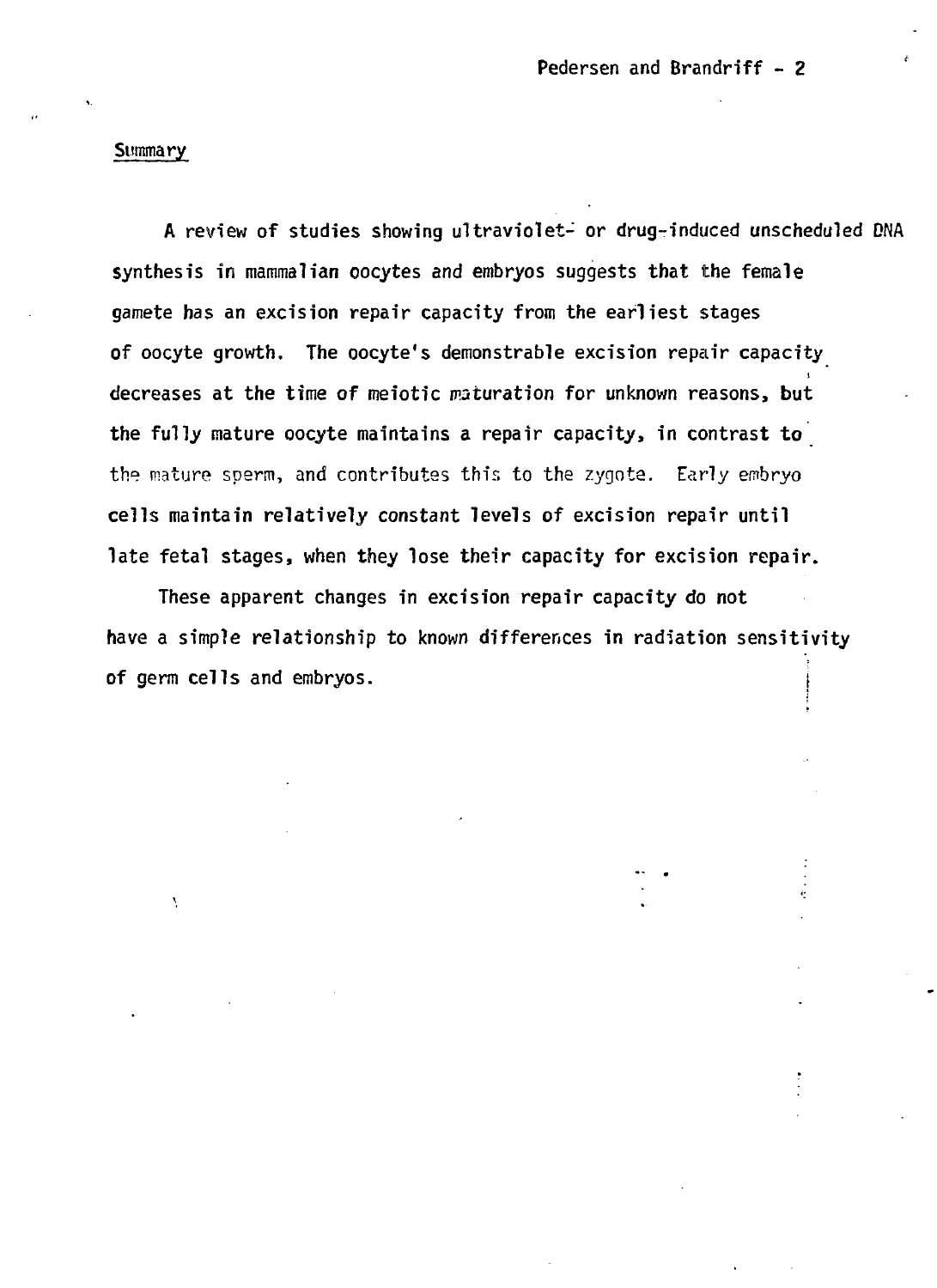## **Introduction**

**There is now direct and inferential evidence that male and female germ cells of mammals are capable of repairing DNA damage during gametogenesis. In males, repair has been demonstrated directly after ultraviolet (UV) or X-irradiation and after mutagen treatment of early spermatogenic stages but has not been detected in mature spermatozoa (10,29,39,69,69; reviewed by Sega, this volume). In femalas, repair of UV damage has been observed cit all stages of germ cell maturation. We will revif the evidence for repair in female mammalian germ cells and in early embryos, with particular emphasis on the mouse, the species used in most studies. Indirect evidence for repair capability in oocytes comes from dose-fractionation studies of specific locus mutations and dominant lethal effects. However, we will primarily consider cases in which direct observations of unscheduled DNA synthesis after UV or drug treatment indicate a capacity for excision repair. We will also consider how changing repair capacities compare to sensitivity for mutation induction or cell killing in mammalian oocytes and embryos.**

**In classical work MuJler (53) determined that X-ray-damaged chromosomes in Drosophila spermatozoa did not rejoin broken ends before fertilization. Using similar split-dose studies, Dempster (16), Kaufmann (36), and Oster (54) confirmed Muller's discovery and concurred in suggesting that X-ray-induced breaks are rejoined after fertilization; this has been further demonstrated by Wurgler and Maier (76). In other early work Henshaw (33) showed that sea urchin eggs recovered from X-ray-induced cleavage delay in**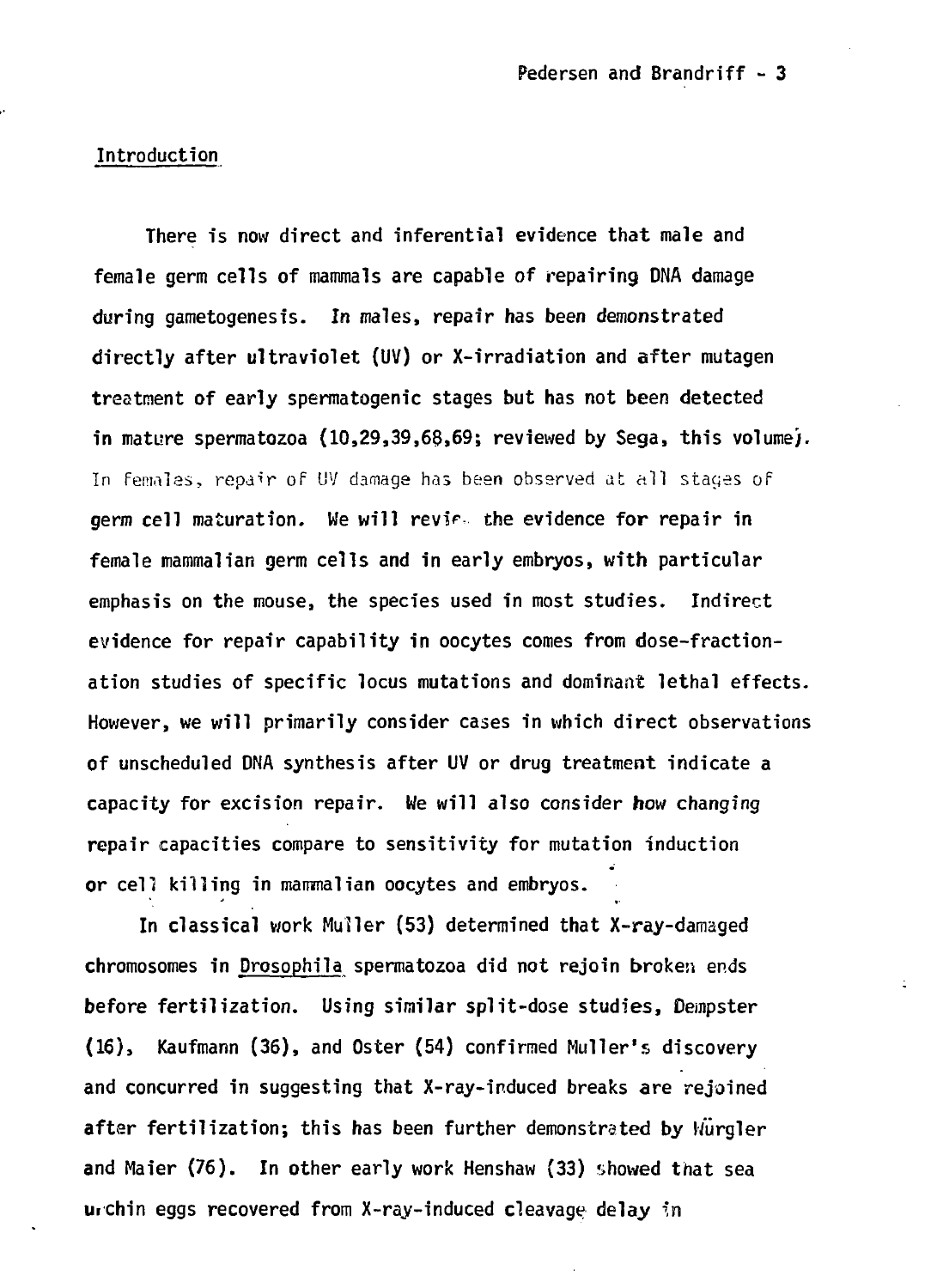**proportion to the time between irradiation and insemination with unirradiated sperm. Failla (24) extended this work by showing that the similar cleavage delay caused by irradiating sperm (34) could be reduced exponentially by allowing sperm to reside in the egg for 20-100 min before cleavage began. Failla (24,25) concluded that a radiation repair process occurs during sperm and egg recovery.**

**The initial evidence that mammalian oocytes were capable (,:' radiation repair was the discovery that mouse oocytes exposed to chronic Y- or X-irradiation at low dose rates incurred substantially fewer specific locus mutations than those exposed to equivalent acute doses of X rays (46,61,62). Because there were no specific locus mutations induced in mouse oocytes exposed to neutron radiation more than 7 weeks before fertilization, Russell (63) suggested that early oocytes may hc?vea,moreefficient repair mechanism than later-stage oocytes and spermatogonia (reviewed in 67 and by Russell, this volume). These early observations stimulated attempts to detect repair processes by direct observation of mouse oocytes and early embryos.**

## **Oogenesis and Embryogenesis**

 $\mathbf{v}$ 

**The general features of oogenesis and early embryogenesis are similar in most mammalian species that have been studied. Primordial germ cells differentiate in the extraembryonic mesoderm and are then seen in yolk sac endoderm during early organogenesis (11). They subsequently migrate to the genital ridges via the hind gut endoderm and mesentery, where they proliferate until the entire cohort of**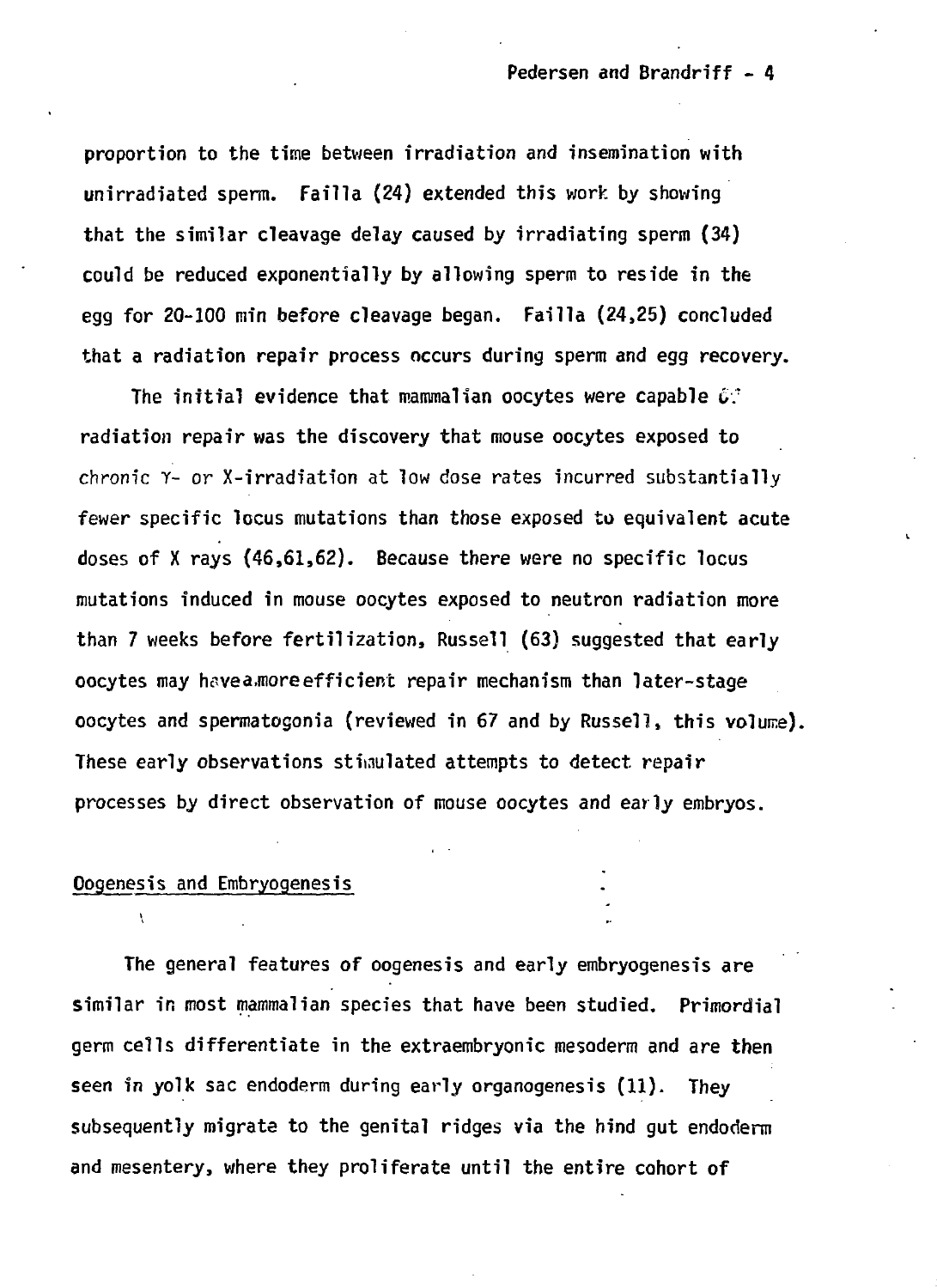spermatogonia or oogonia is produced. In female mice and rats these **enter meiotic prophase relatively synchronously (after completing their last pre-meiotic S phase) at 15-16 days of gestation. In males, initiation of meiosis occurs after birth. At birth, mammalian ovaries contain the female's lifetime supply of oocytes. In the mouse, these are initially "resting" or primordial dictyate oocytes, but beginning in the first neonatal week and increasing until the third week, large numbers of oocytes begin growth (58). The resting oocytes continue to be recruited into growth as follicles mature throughout the reproductive lifespan, although this occurs at a lower rate during pregnancy and with increasing age. In immature and pregnant mice, the growing oocytes are not ovulated, but instead they degenerate as fully grown oocytes; the time required for an oocyte to develop from its recruitment into a growing follicle until ovulation has been estimated at 19 days (58). In immature mice (0-35 days) there is extensive atresia, illustrated by the observation that 4,000-5,000 oocytes leave the resting pool but only about 850 develop into oocytes in growing follicles (58). By comparison, during the period from 1 to 12 months, 4,000-5P000 oocytes Heave the resting oocyte pool and most of these enter the growth phase, although only 700-800 are actually ovulated in cycling mice (58). In mature mice, there are 100-300 growing oocytes at any time before 2 years of age, when oocytes are depleted and ovulation ceases.**

**At ovulation, meiotic maturation occurs. The germinal vesicle, which is about one-third the diameter of the oocyte, breaks down, chromosomes condense into metaphase I of meiosis, and the first polar body is emitted, with separation of homologous chromosomes;**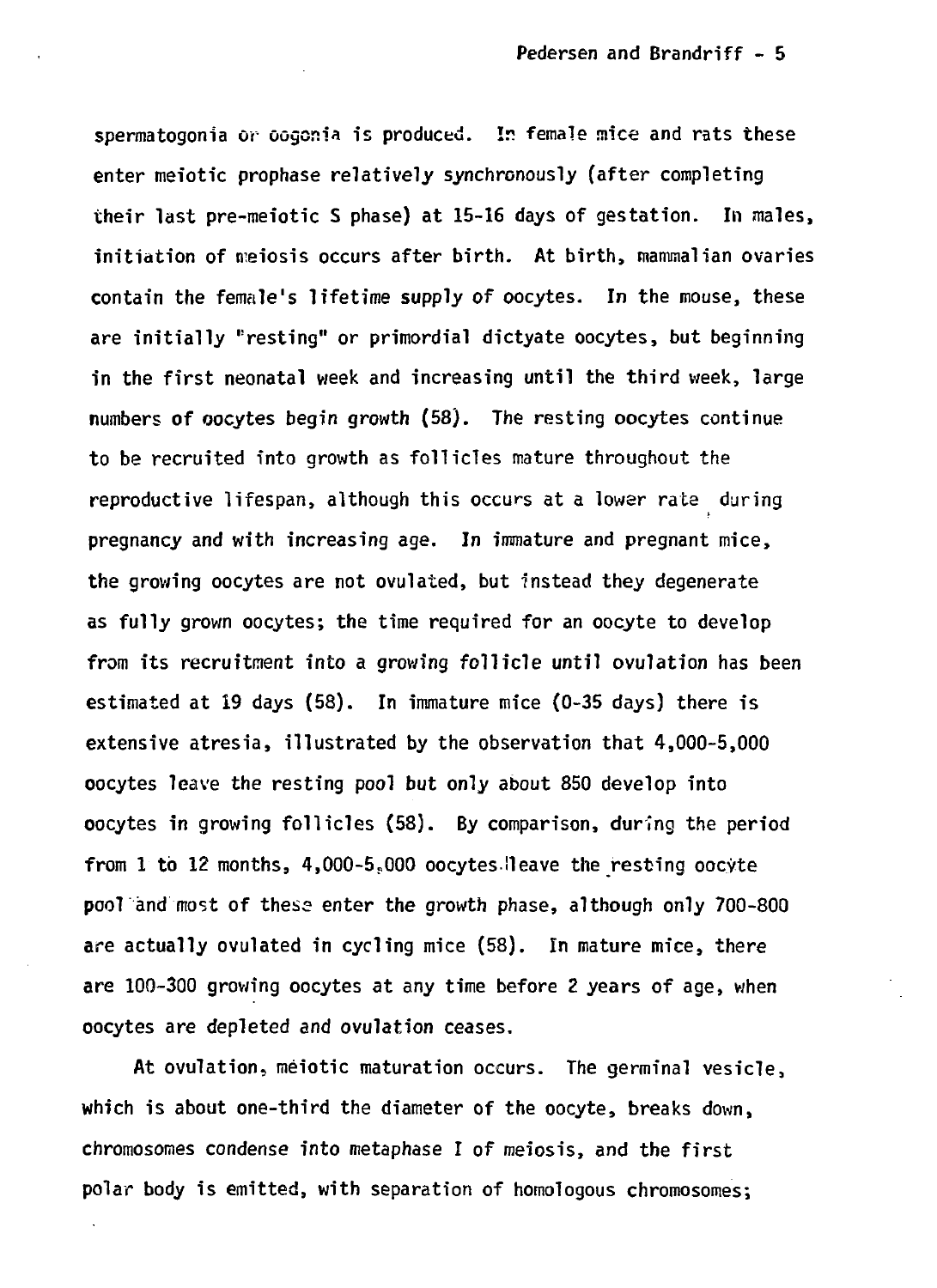**oocytes progress to metaphase II, where they are arrested until fertilization. Oocytes acquire the capacity for spontaneous maturation in chemically defined medium after they reach approximately 60 pm in diameter (73). During the entire growth period until reiotic maturation, the occyte is capable of extensive RMA and protein synthesis (reviewed in 51). Despite a report that some oocyte DNA synthesis occurs after birth (15), it ssems likely that scheduled DNA synthesis in oocytes occurs.only before the beginning of nwiosis K4) .**

**Upon fertilization the fully grown oocyte, arrested in metaphase II, emits the second polar body, separating chromatids. Male and female pronuclei form within 10 hr, and DNA synthesis occurs (40,45). First cleavage takes place 18-24 hr after fertilization. In the mouse, subsequent cleavages occur at approxifnately 10-hr intervals in vivo or slightly longer intervals in vitro, with asynchrony appearing at the second cleavage (7,37). In late 8 cell-stage embryos, cell boundaries become less distinct as the process of compaction begins, coincident with the differentiation of ;: cell contact and junctions (19). This process continues at the morula (12- to 16-cell) stage. Development of the blastocyst is apparent when trophectodenr (outer cells) begin to secrete the blastocoel fluid. At this stage the inner cell mass, which gives rise to the fetus, can be clearly distinguished by light microscopy from the trophectoderm, which gives rise to the placenta. When placed in a suitable nutritional environment in vitro the blastocyst attaches to the substrate, and the trophectoderm transforms intc a** sheet of giant trophoblast cells. This grows out on the substratum,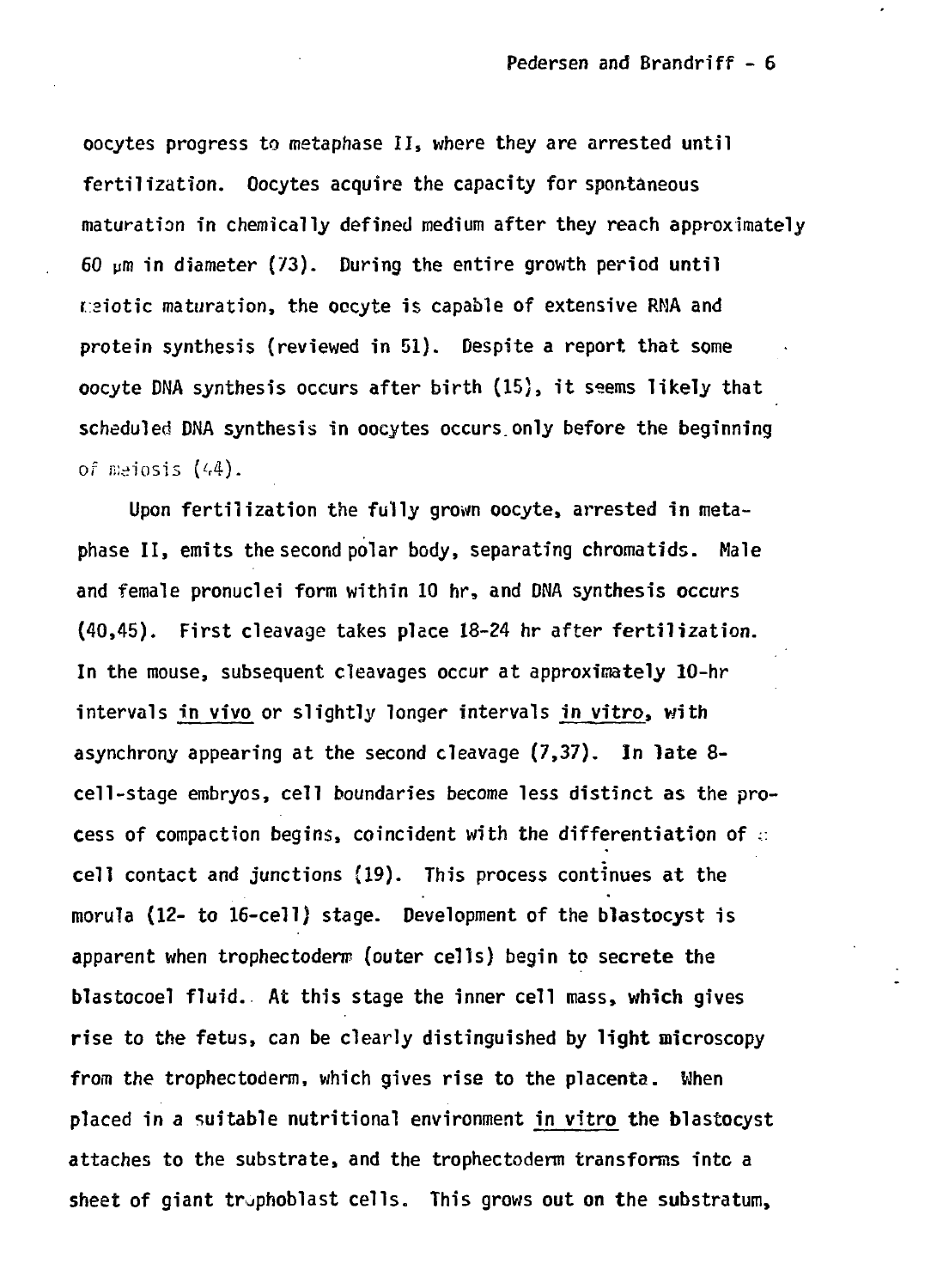**leaving the inner cell mass derivatives exposed directly to the culture medium (75). Both fetal and placental cells continue to proliferate and differentiate in culture for approximately 1 week beyond the blastocyst stage, and can develop into early organogenesisstage embryos with a beating heart and active circulatory system (35).**

# **Evidence for Excision Fepair**

**UV irradiation can result in autoradiographicaiiy detectable DNA synthesis in cells that are not in S phase. This "unscheduled" DNA synthesis appears to reflect the removal and replacement of damaged bases, particularly thymine dimers (55). The excision repair system includes at least four enzyme activities, an endonuclease, an exonuclease, a polymerase, and a ligase, to accomplish the repair replication that is observed (reviewed by Setlow, this volume). Because UV light and certain mutagenic drugs induce substantial ("long-patch") repair reactions, they have generally been used to determine the excision repair capacity of mouse oocytes and embryos. Evidence for unscheduled DNA synthesis in the mouse has been obtained by exposing various stages of oocytes and embryos to 15-450 J/m UV light from germicidal mercury lamps (254 nm) and then culturing the cells in H-thymidine and exposing them to autoradiographic emulsion for grain counting. We have carried out a regression analysis of published data in order to estimate the response of various stages of oocytes and embryos to a UV dose of 60 J/m<sup>2</sup>. This procedure allowed a rough comparison of data obtained with various dose regimens and autoradiographfc exposure times, even though the small number of data points in each study (one to six) limited the confidence that could be placed on estimates from regression analysis.**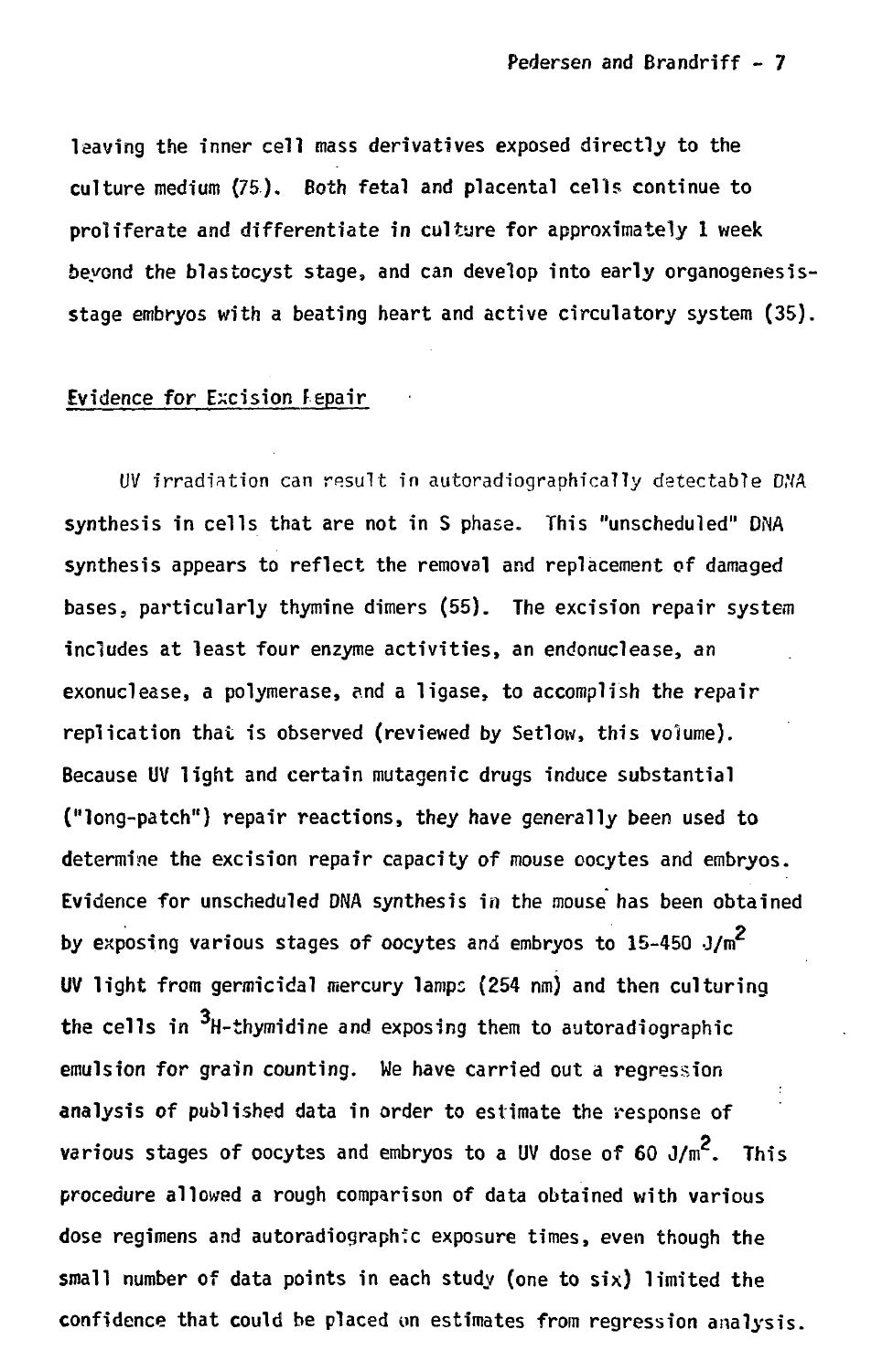In this comparison we disregarded differences in labeling conditions. **thymidine permeability, and pool sizes because there were few data regarding the effect of these parameters on grein counts in the stages of cells examined. It is important to bear in mind that an accurate quantitative comparison of repair capacity between stages would require such information, and that the present comparisons are based only on available data for grain counts, dose, and autoradiographic exposure time.**

**The earliest stage of oocyca that has been studied; and tha most important one from a genetic standpoint, is the resting or primordial oocyte. Pedersen and Mangia (57) obtained resting oocytes from newborn female mice and irradiated them with 15-** 60  $J/m^2$  UV light at a dose rate of 1.3  $J/m^2$ /sec. The normalized value obtained by regression analysis of their data was approximately **14 grains/day of autoradiographic exposure for a dose of 60**  $J/\mathfrak{m}^2$ **(Fig. 1a: 2a-c).** Growing oocytes (approximately 65 um diameter)  $i$ rradiated with 60 J/m<sup>2</sup> showed much higher  $3$ H-thymidine incorporation, **2 3** approximately 118 grains/day of autoradiographic exposure (Fig. 1b;<br>2d-f). Seeking an explanation for this large difference in **approximately 118 grains/day of autoradiographic exposure (Fig. lb; 2d-f). Seeking an explanation for this large difference in** the relative autoradiographic efficiency in the two stages by<br>labeling oocytes with <sup>3</sup>H-thymidine during their pre-meiotic S phase. **the relative autoradiographic efficiency in the two stages by labeling oocytes with H-thymidine during their pre-meiotic S phase.** growing oocytes than of resting cocytes. Even correcting for this **growing ones than**  $\mathbf{y}$  and the second correction for the separation  $\mathbf{y}$  **c difference, however, they concluded that they concluded that they concluded that they concluded the set of the set of the set of the set of the set of the set of the set of the set of the set of the set of the set of the**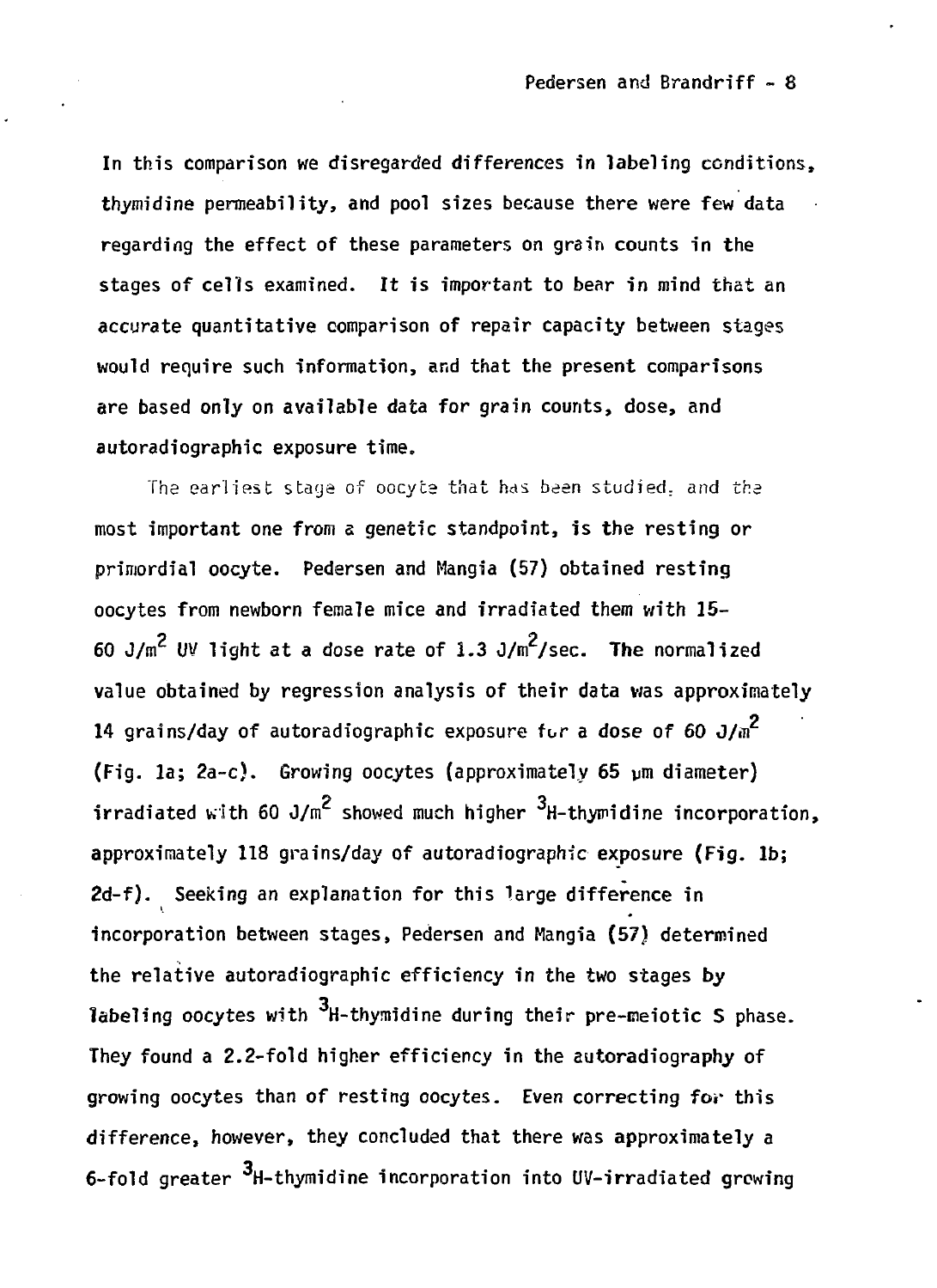**oocytes than in resting oocytes. Other factors that may have contributed to the observed difference, such as thy^idine permeability, precursor pool size, and the extent of UV damage to DNA, were not evaluated. The most obvious changes between the resting and the growing oocytes are the large increases in cytoplasmic and nuclear radii. These changes may affect the dose of UV light received, and the 10-fold increase in nuclear volume probably reflects changes in the chromatin configuration and may affect the accessibility of DNA to repair enzymes, as discussed lator.**

**The only demonstration of X-ray-induced unscheduled DNA synthesis in mammalian oocytes was obtained with newbo n guinea pigs exposed to 5,000 rads at 385 rads/min and labeled with H-thymidine in vivo (14). Although absolute grain counts were not given, there was a 2- to 3-fold increase in grains above background in the irradiated oocytes, but not in the control ocytes. Crone (14) also exposed mouse oocytes to 200 rads of X rays but was unable to detect unscheduled DNA synthesis at that dose.**

**UV-induced unscheduled DNA synthesis has also been seen in fully grown mouse oocytes undergoing meiotic maturatior; Masui and Pedersen (50) studied three stages of naturally ovulated oocytes from ICR mice, those just removed from the ovary (germinal vesicle** stage), those cultured for 6-8 hr (metaphase I), and those culture: **for 16-18 hr (metaphase II). The highest level of unscheduled** synthesis occurred in germinal vesicle-stage oocytes exposed to **30,60, or 120 J/m<sup>2</sup> UV light at 1.3 J/m<sup>2</sup>/sec. In these oocyte** grain count increased with dose up to 60  $J/m^2$ , then reached **grain count increased with dose up to 60 J/m , then reached**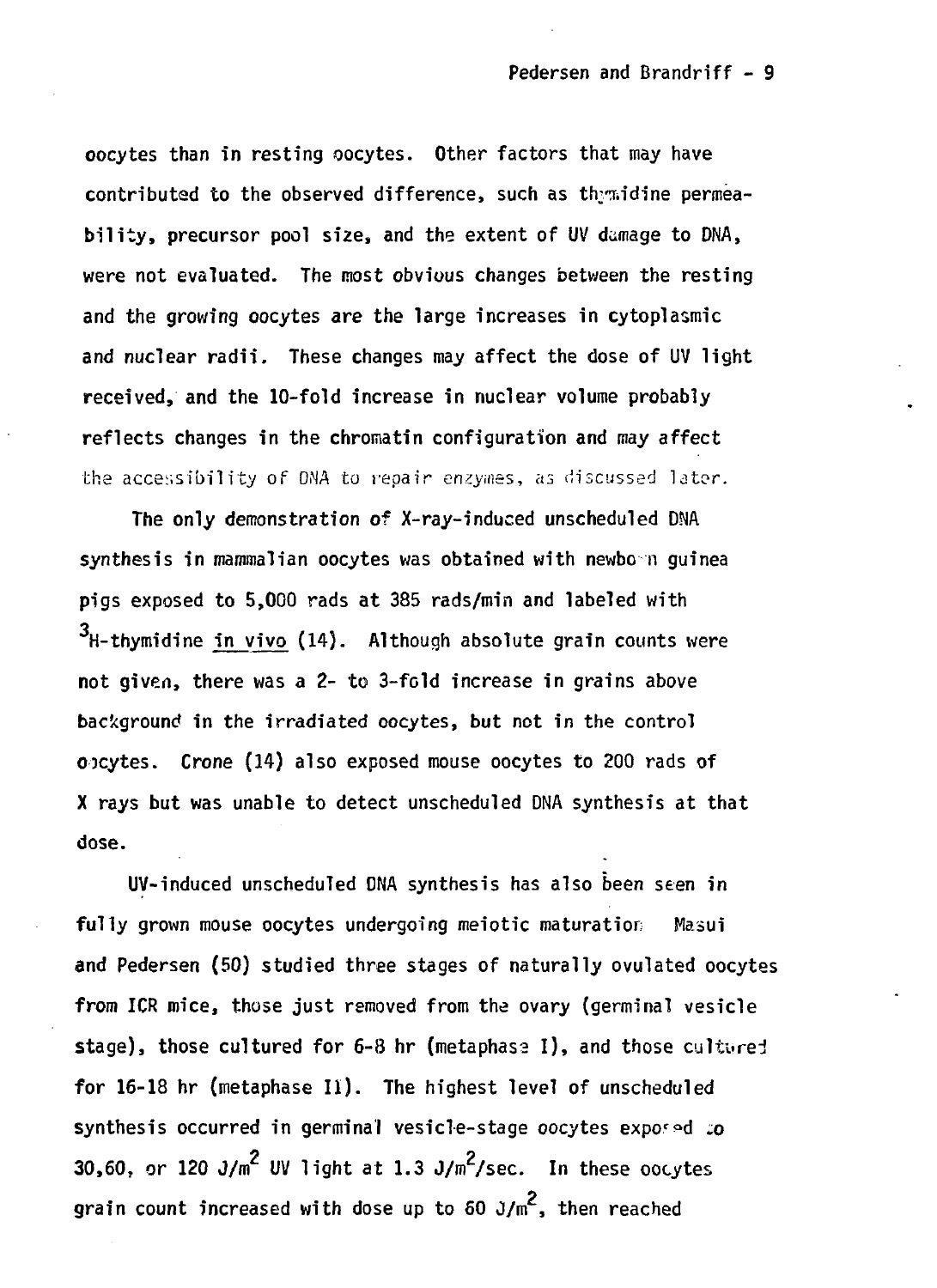**a plateau (Fig. lc). The regression of grain counts with dose for the linear portion of the curve gave approximately 39 grains/day of autoradiographic exposure for a dose of 60 J/m . Oocytes exposed at metaphase I had markedly lower grain counts (5 grains/day) and those irradiated at metaphase II had even lower counts (3 grains/ day) (Fig. Id}. Polar body chromatin showed significant grains** only at the lowest dose  $(30 \text{ J/m}^2)$ , and even then had fewer grains **than any oocyte stage studied. In interpreting these results, i-'asui and F'sdersan (50) ruled out differences in permeability to isotope between stages by showing that thymidine uptake did not change during meiotic maturation; thymidine pool sizes were not determined. They considered, but did not evaluate, the possibility of a greater autoradiographic efficiency for germinal vesicles than for metaphase chromosomes owing to better spreading of the germinal vesicle chromatin. Despite these considerations, however, the large difference in grain count seems to indicate a substantial decrease in the oocyte's capacity for unscheduled DNA synthesis at the time of gamins! vesicle breakdown.**

**In another study, Ku et al. (41) irradiated metaphase II oocytes obtained by superovulation of {C3H x DBA 2) F, mice. Oocytes were** exposed to  $30-450$  J/m<sup>2</sup> at 2, 5.2, or 15 J/m<sup>2</sup>/sec and cultured in **H-thymidine of unspecified concerr/ation or specific activity. At the lowest dose rate they found 5 grains per oocyte chromosome** set/day of exposure (estimated for a dose of 60 J/m<sup>2</sup> from doses **1-120 J/m in their figure). They carried out'DNAse controls to show that grains were indeed contained in the DNA. At the higher dose rates they found significantly lower grain counts but could not account for this difference.**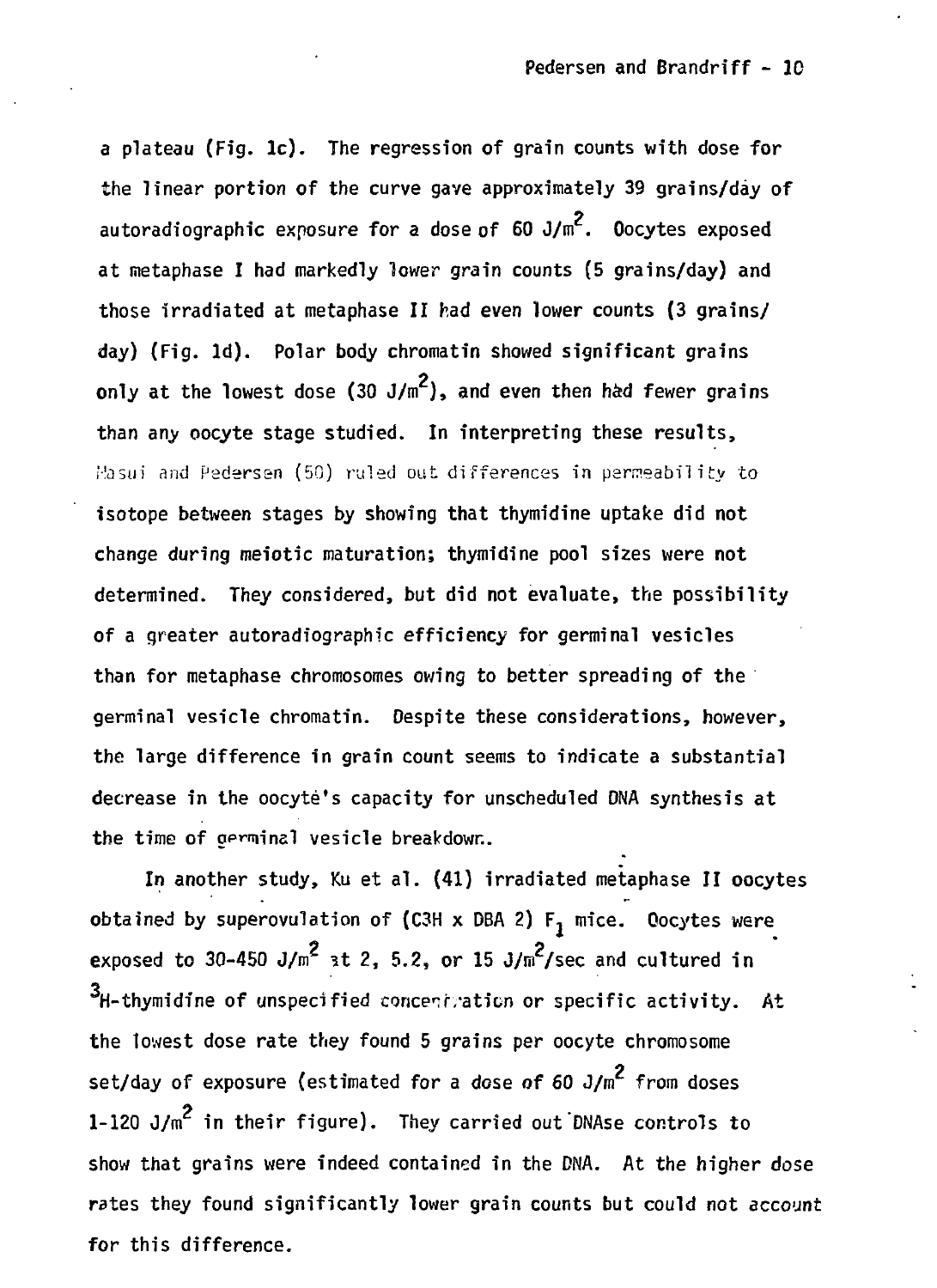Recently, Brazill and Masui (8) studied UV- and drug-induced unscheduled DNA synthesis in random-bred CBL mouse oocytes using an experimental design that reduced the variation due to autoradiographic efficiency. After exposing oocytes at the germinal vesicle, metaphase I, or metaphase II stage, they cultured them for 2 hr in  $3H$ -thymidine followed by a cold thymidine chase and then continued the incubation in unlabeled medium until the oocytes reached metaphase II, when they were fixed for autoradiography. Oocytes exposed at the yerainal vesicle stage to a single UV dose (50 J/ $m^2$ , dose rate not given) had 17 grains/day; when exposed at metaphase I or mataphase II they had 7 grains/day. This confirmed Masui and Pedersen's (50) finding of a decrease in unscheduled DNA synthesis during meiotic maturation. Brazill and Masui (8) showed that this change was not due to differential autoradiographic | efficiency because they performed all grain counts on metaphase II chromosomes, regardless of the stage exposed. They also confirmed the very low level of unscheduled DNA synthesis when the first polar body was irradiated (at metaphase II) but showed that the polar body had grain counts comparable to the oocyte when irradiation and  $3H$ thymidine incorporation occurred before polar body formation (germinal vesicle or metaphase I stage).

Further insight into the polar body's deficiencies came from Brazill and Masui's (8) data on oocytes treated with drugs. They exposed germinal vesicle, metaphase I, or metaphase II oocytes to either  $10^{-5}$  M 4-nitroquinoline 1-oxide (4NOO) or  $10^{-3}$  M methyl methanesulfonate (MMS). The 4NQO treatment of germinal vesicle-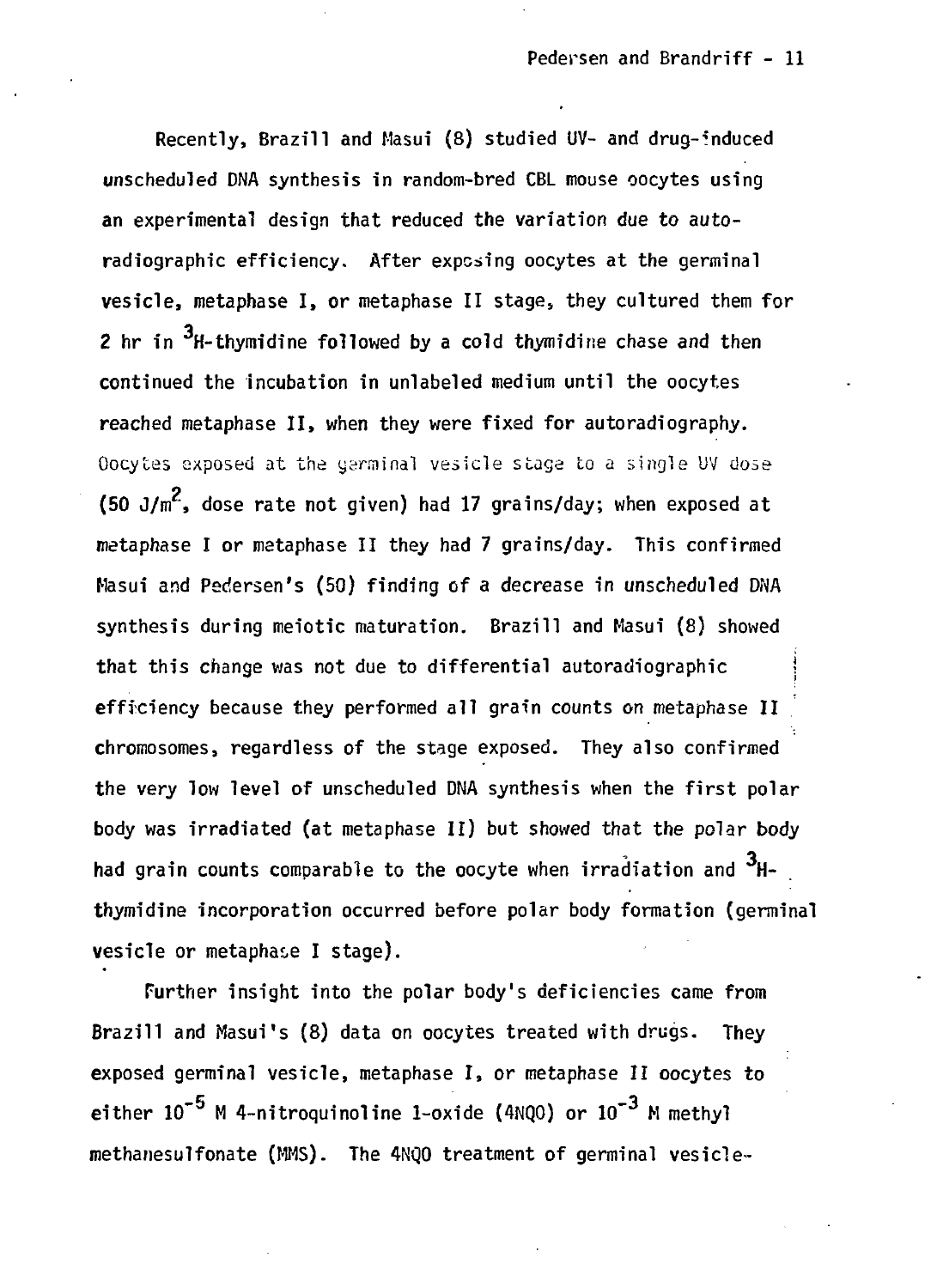stage oocytes induced 6 grains/day of autoradiographic exposure and induced fewer grains at metaphase I end II stages and in the polar body. The MMS treatment, however, induced approximately the same level of grains at all oocyte stages and in the polar body, 1 grain/ day of autoradiographic exposure. There were essentially no grains on control oocytes after correction for background. Citing unpublished data that showed similar grain counts in oocytes and polar bodies when eggs were irradiated at the germinal vesicle stage and labeled with  $3_H$ -thymidine at metaphase II, they proposed that the decreased capacity for unscheduled DNA synthesis in polar bodies treated with UV or 4NQO is due to loss of an endonuclease activity. Although there is no direct evidence that oocytes are deficient for this enzyme activity, their observation that MMS induced similar levels of unscheduled DNA synthesis in both oocytes and polar bodies indicates that the polar body is deficient for an early step in excision repair. In this regard the polar body resembles xeroderma pigmentosum cells, which cannot repair UV damage but can carry out unscheduled DNA synthesis in response to damage by MMS and other agents that induce short-patch repair (12,60,70).

A change in capacity for carrying out early steps in excision repair may also account for the large decrease in oocyte unscheduled DNA synthesis between the germinal vesicle stage and metaphase I or II. This intepretation is supported by the observation that WMSinduced repair in oocyte DNA remains unchanged during oocyte maturation (8). This point could be resolved with additional data from other agents that induce short-patch repair, such as X rays or ethyl methanesulfonate (60).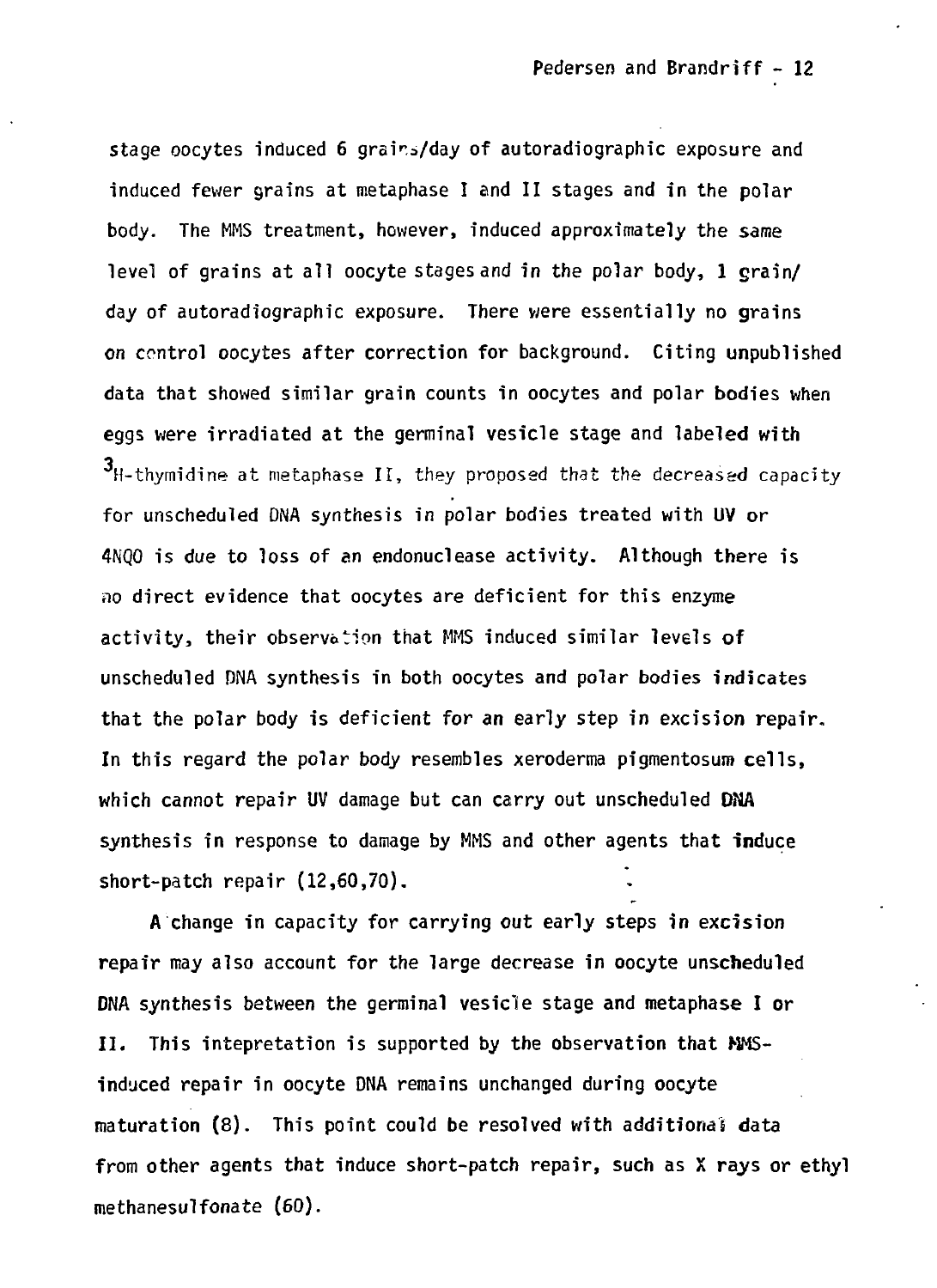**The change in oocyte organization at the time of germinal vesicle breakdown could also contribute to the observed differences in repair activity. The contents of the germinal vesicle, which occupy approximately 1/27 the volume of the oocyte, may be correspondingly diluted or redistributed upon germinal vesicle breakdown. Despite the observed decrease in unscheduled DNA synthesis during meiotic maturation, the remaining capacity in the meiotically mature metaphase II oocyte, or unfertilized egg, raises the possibility that egg cy!:opiosni ny confor a repair capacity on the repairincompetent male gamete after fertilization.**

**Our own recent work has revealed a capacity for unscheduled DNA synthesis in pronuclear-stage mouse embryos irradiated with UV light (Brandriff, B. and Pedersen, R.A., unpublished observations).** Embryos from ICR mice were exposed to  $15-60$  J/m<sup>2</sup> UV light several **hours after sperm penetration, then labeled with <sup>3</sup>H-thymidine and** fixed for autoradiography at the pronuclear stage. After a 2-week **exposure to emulsion, both pronuclei showed dose-dependent increases** in grain counts similar to the grain numbers of irradiated, unfertilized **metaphase II oocytes (approximately 3 grains/day at 60 J/m<sup>2</sup>). These** results indicate a capacity for excision repair during the interval between sperm penetration and the first embryonic S phase.

In an earlier attempt to determine whether mouse egg cytoplasm was able to repair drug-induced damage to sperm DNA, Sega et al. (69) examined eggs fertilized by sperm of MMS-treated males but found no autoradiographic evidence for unscheduled DNA synthesis. Differences in procedures, including mode of damage and strain of mice, may account for our different findings. Using another approach Generoso et al. **(28 and this volume) have inferred that repair of alkylation damage** 

**(28 and this volume) have inferred that repair of alkylation damage**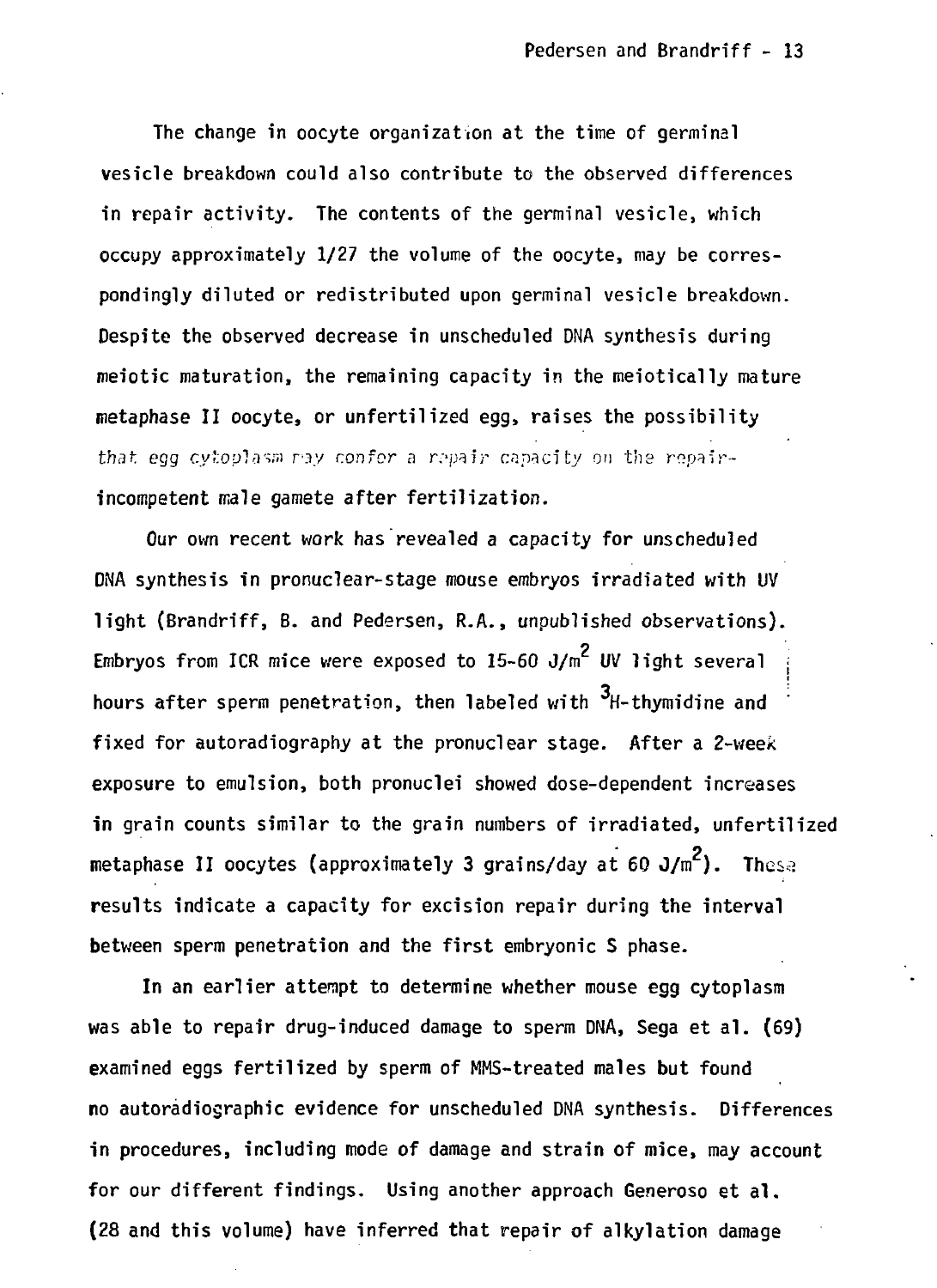in sperm DNA occurs after fertilization in some strains of mice (see below).

The excision repair capacity of other preimplantation and early postimplantation-stage mouse embryos was studied by Pedersen and Cleaver (56) (Fig. 3). They irradiated embryos with 60  $J/m^2$ UV light at 1.3 J/m<sup>2</sup>/sec and found the following grain counts/day of exposure: morula, 4; blastocyst, 4; postimplantation trophoblast, 5: and postimplantation inner cell mass, 2. Unlike oocytes, embryos had S phase nuclei at all stages studied, particularly in the early cleavage stages. The preponderance of S phase nuclei in 8-cell and earlier stages made it difficult to analyze cleavage-stage embryos for their repair capability (Pedersen, R.A., unpublished observations). Nevertheless, because similar levels of unscheduled DNA synthesis were observed in pronuclear embryos and morulae, it seems likely that early cleavage-stage embryos also have an excision seems likely that early cleavage-stage embryos also have an excision

In their study of mouse fetal stages, Peleg et al. (59) assessed excision repair and unscheduled DNA synthesis in primary cultures initiated at 13-15 or 17-19 days of gestation. At the first and second transfers 13- to 15-day fetal cells excise 50% of UV-induced thymine dimers within 24 hr; this decreases to  $4%$  of dimers by the ninth transfer. Autoradiographically detected unscheduled DNA ninth transfer. Autoradiographically detected unscheduled DNA DNA synthesis. These observations suggest that the low levels of excision repair seen in adult mouse cells, as compared with other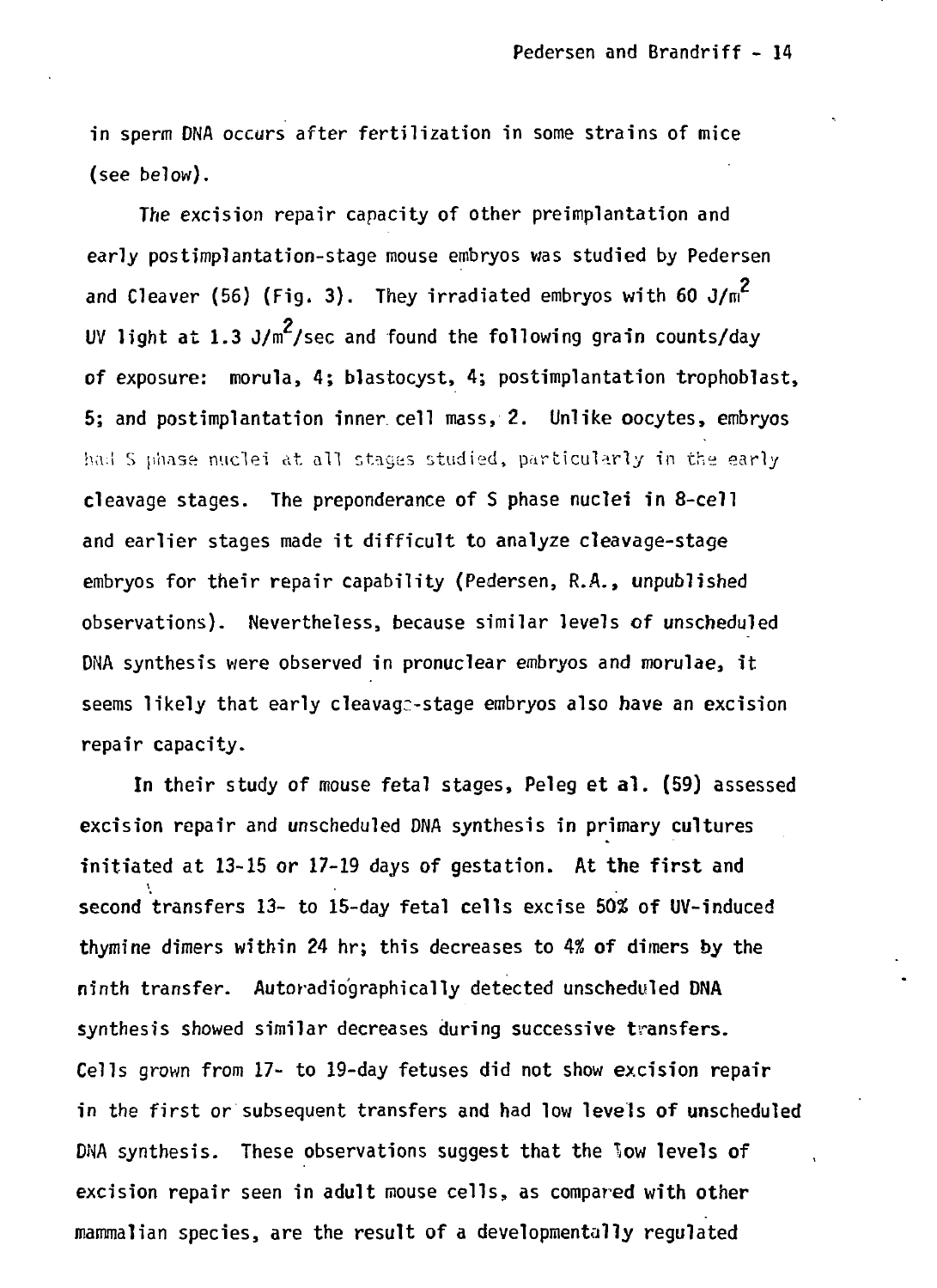**decline, rather than an inherently low level of excision repair in mice (6,32,43,55).**

## **Other Evidence for Repair**

**In addition to the dose-rate effects for mutation induction cited earlier, inferential evidence for repair in oocytes and embryos comes from studies of chromosome aberrations, dominant lethality,** and cmbryo radiosensitivity. Crewen et al. (9) reasured aberrations **in metaphase I chromosomes of CDI/CR mouse oocytes irradiated 8-14 days earlier with different X-ray dose regimens, and found a clear dose-rate effect-for deletions and exchanges. They concluded that the different rates of aberrations caused by similar doses of chronic and acute X rays indicate a 2-track process. Furthermore, • by fractionating the acute dose they demonstrated recovery within 135 min after exposure to 200 rads of X rays; they also concluded that this recovery or repair process was not significantly altered by increasing the initial dose from 100 to 300 rads.**

**Using another approach Generoso et al. (28) combined cytogenetic analysis of metaphase I chromosomes and dominant lethal analysis of embryos obtained from matings between mutagen-treated {101 x C3H) F, males and various strains of females. They found that matings with T stock females produced higher rates of isopropyl methanesulfonateinduced dominant lethality and chromatid aberrations thar» matings with other strains. They concluded that these differences were due to strain differences in capacity for repair of alkylation damage in pronuclear stage embryos. Interestingly, there were no strain differences with X-ray-induced damage and less obvious differences with ethyl**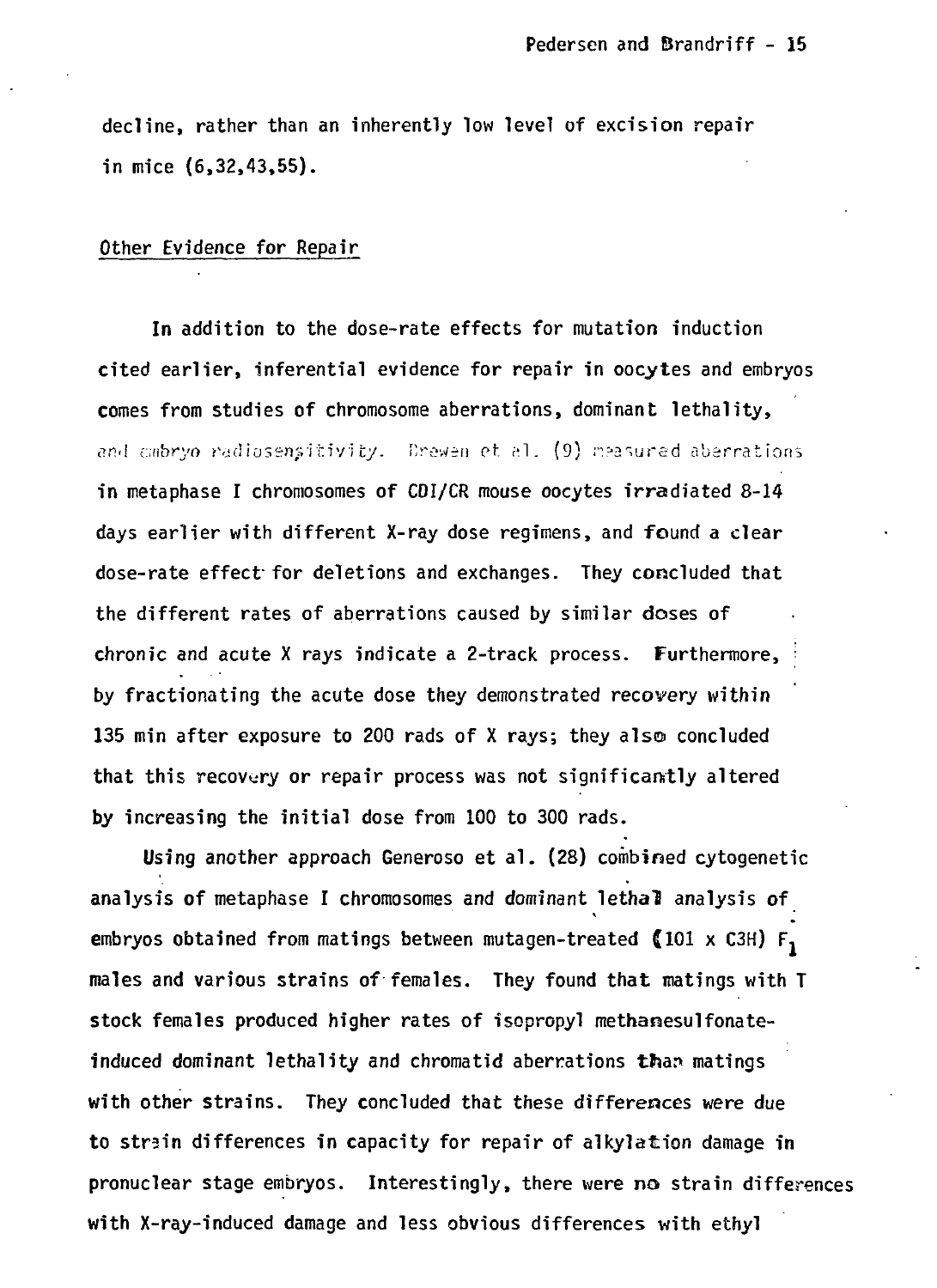**methanesulfonate, triethylemimelamine, and benzo(a)pyrene, suggesting that if repair is responsible for the maternal speciesspecific response, then different lesions have unique effects in the oocyte and early embryo and may be handled by different repair enzymes (see Generosos this volume).**

**In an attempt to detect postreplication repair in early embryos Eibs and Spielmann (23,74) treated UV-irradiated NMRI mouse embryos with 0,1-0.5 mM caffeine. Although these concentrations of caffeine** had no detrimental effect on control mouse embryo development **in vitro to the blastocyst stage, caffeine potentiated the inhibitory effects of UV irradiation. The authors concluded that there is a capacity for postreplication repair in the preimplantation mouse embryo. This is the only report of such a capability in mammalian germ cells or embryos. ;**

## **Radiation Sensitivity of Oocytes and Embryos**

**The effects of radiation on mammalian oocytes and embryos are complex. They vary between species and between strains and depend on age and stage of meiosis or mitosis. In addition, physical factors such as temperature, oxygen tension, and type and method of irradiation Influence the outcome of exposure. For a meaningful discussion of radiosensitivity, it is important to specify which criterion is used for assessing effects (see 2,4,48 for reviews).**

**Primordial oocytes are more sensitive to killing by X-irradiation than later stages of oocytes in the juvenile and adult rat and mouse. Degenerative changes become apparent 3-6 hr after exposure,**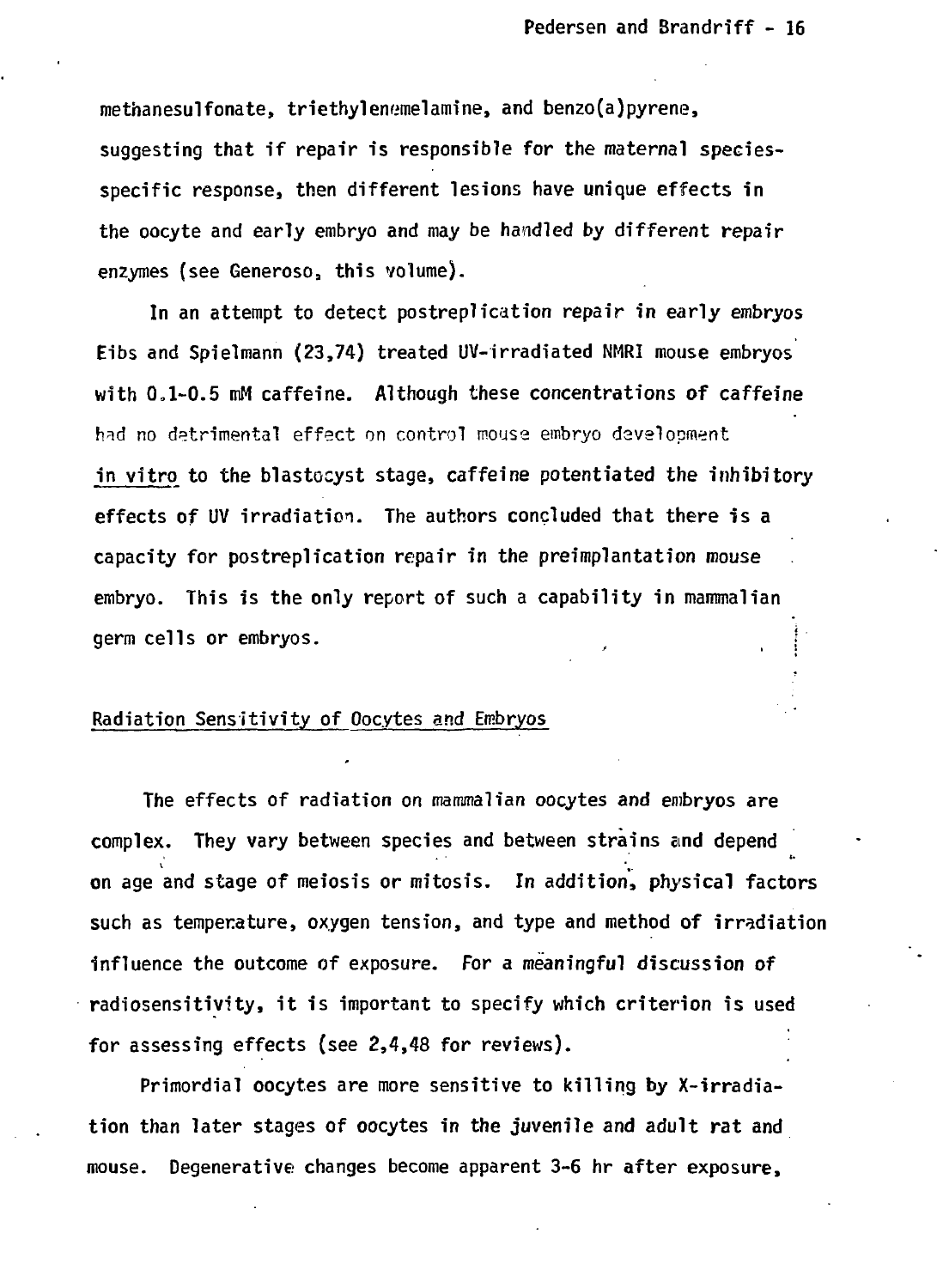**and by 18 hr most affected oocytes have died. Exposure to 300 rads destroyed nearly the entire population of primordial oocytes in adult rats (49). The greatest sensitivity to radiation killing of mouse oocytes occurs during the third week after birth, when a dose of 20 rads leaves only 1% of the oocytes intact. In addition to X rays, tritium and aromatic hydrocarbons also have lethal effects on primordial mouse oocytes (3,17), with a peak sensitivity at 2-3 weeks after birth (18,26).**

With dominant lethality as the criterion of damage, oocytes are **most sensitive during metaphase I of meiosis (22,47,66). Mouse oocytes are more sensitive for specific locus mutation induction at growing and fully grown stages than at resting stages, as discussed previously.**

**Irradiation of pregnant mice during preimplantation stages results in extensive embryo death, but no malformations are induced in embryos that survive to birth (65). As judged by comparing subsequent preimplantation development, pronuclear stages of the mouse are more sensitive than 2-cell stages to UV and X-irradiation (20,23,42). One possible explanation for the considerable variability in studies of early mouse embryos might be the differential sensitivity of embryos as they progress through the cell cycle (21,31,64). Sensitivity is high shortly after fertilization and at early pronuclear stages and becomes lower in later pronuclear stages; early 2-cell stages are relatively resistant compared to 2-cell stages just before the second cleavage (64). It seems likely that similar variations in radiosensitivity occur also at later stages, when cleavage is asynchronous and the contribution of the cell**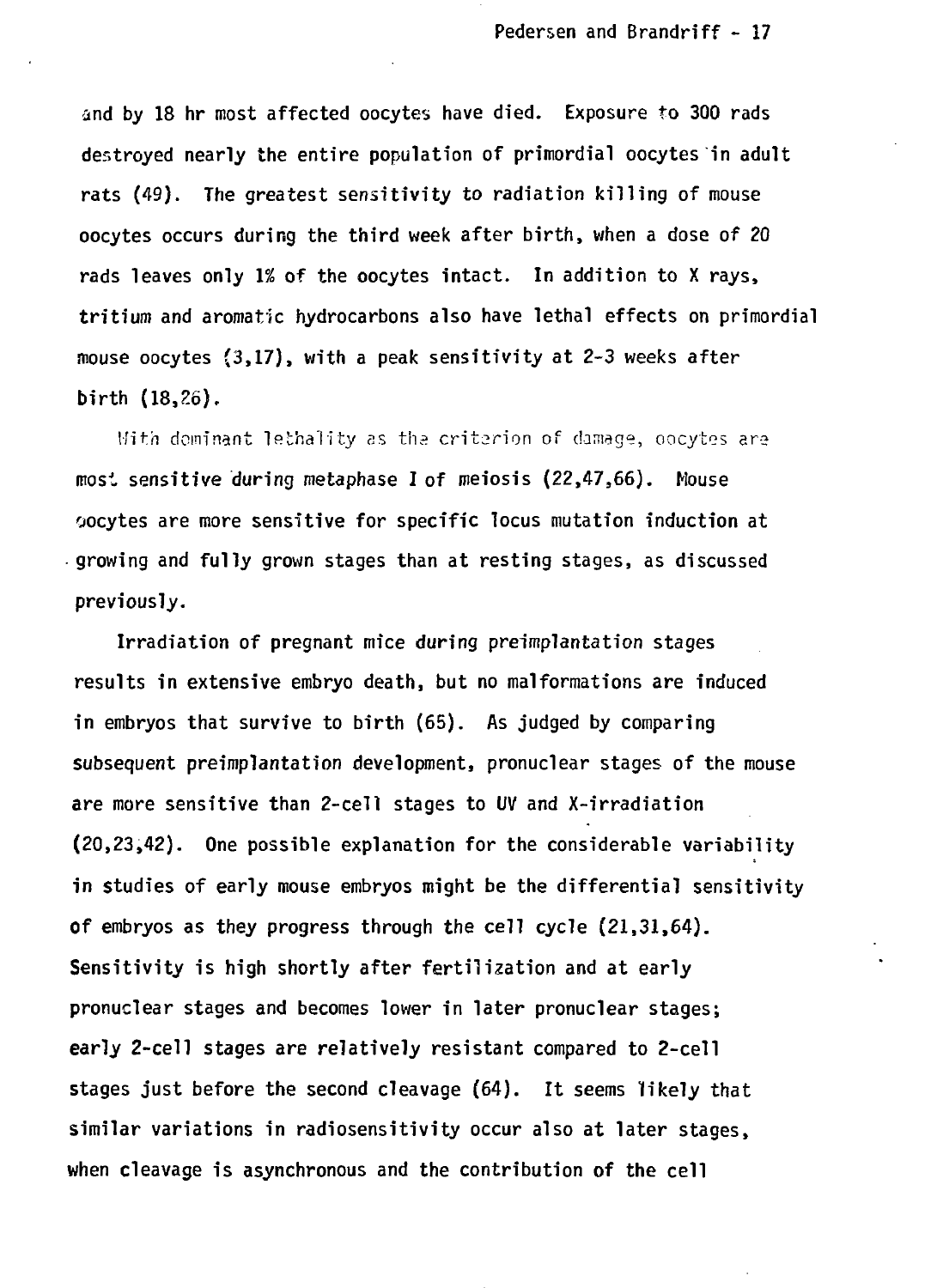**cycle differences to overall radiosensitivity cannot be readily determined. Irradiation at later stages indicates decreasing sensitivity to UV at the 8-cell stage (23) and complex changes in the sensitivity to X rays (1,27,30,38). Cells giving rise to the inner cell mass are more susceptible to tritium and X-ray damage than precursors of trophoblast (30,72).**

**Given the large number of variables in the studies described here it is difficult to ascertain the role of DNA repair in the radiation sensitivity in mammalian oocytes and embryos. The extreme sensitivity of early oocytes to cell killing occurs at a time of moderate excision repair capacity. The increase in sensitivity to specific locus mutation induction, which occurs as oocytes develop, coincides with an apparent increase in excision repair capacity. A change in opposite directions would be expected if repair capacity alone accounted for the mutation data. The increase in dominant lethal induction that occurs during meiotic maturation coincides with an apparent decrease in excision repair. Before attributing causality to this coincidence, however, we should consider the possibility that both excision repair and dominant lethality are regulated by other properties in the maturing oocyte. Finally, the changes in radiation sensitivity during early embryo development occur during a time of relatively constant excision repair capability.**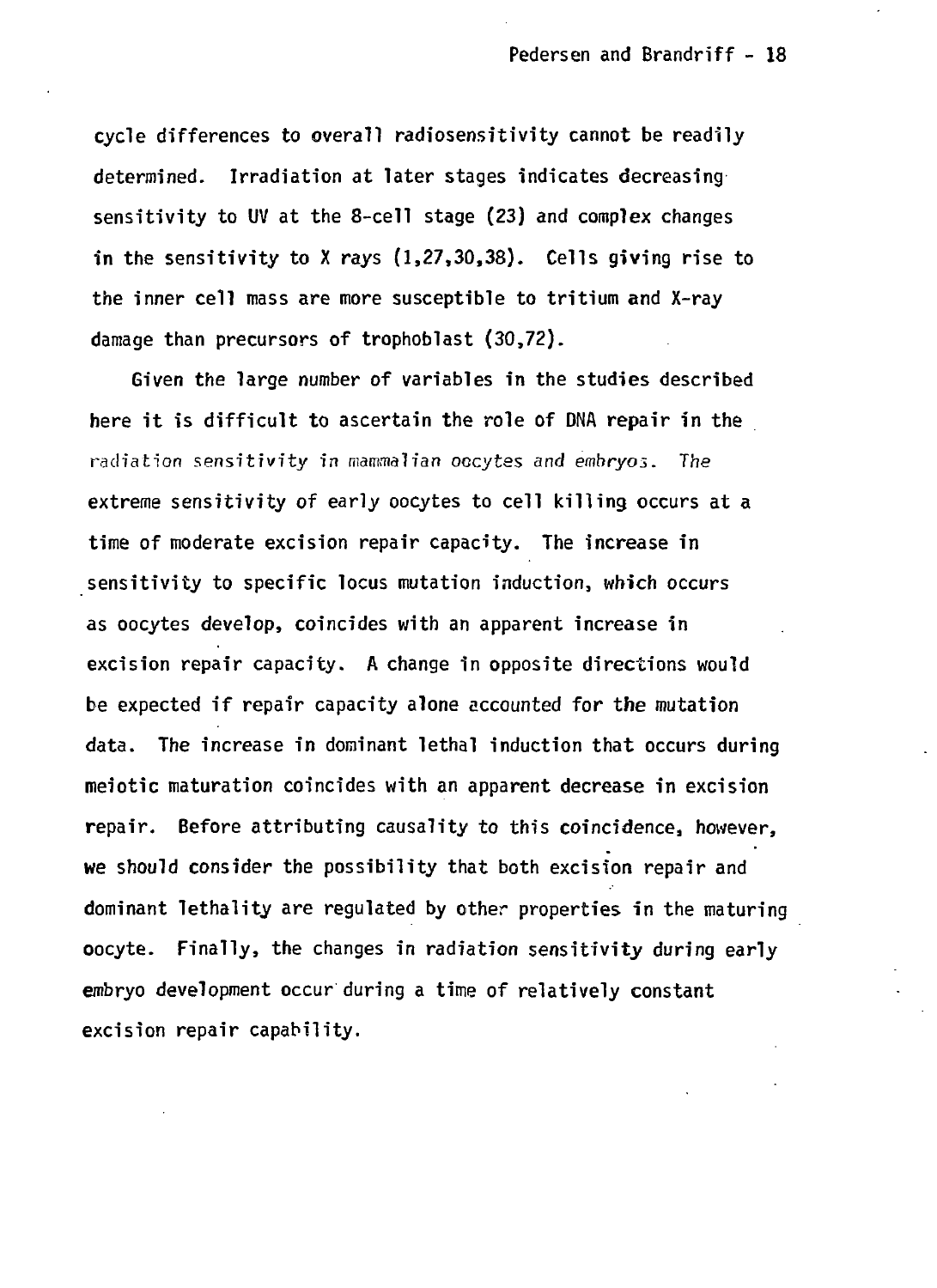#### **Conclusions**

**A review of studies showing UV or drug-induced unscheduled DNA synthesis in mammalian oocytes and embryos suggests that the female gamete has an excision repair capacity from the earliest stages of oocyte growth. The oocyte's demonstrable excision repair capacity decreases at the time of meiotic maturation for unknown reasons, but the fully mature oocyte maintains a repair capacity in contrast to the mature sperm and contributes this to the zygote. Early embryos maintain relatively constant levels of excision repair until late fetal stages, when primary fibroblast cultures, at least, lose their capacity for excision repair.**

**It must be borne in mind that this comparison between stages rests on several unverified assumptions, including constant thymidine pool sizes, permeability, and a constant relationship between autoradiographically demonstrated unscheduled DNA synthesis and excision repair. Furthermore, because unscheduled DNA synthesis is usually measured after UV irradiation, there is little information about the oocyte or embryo's ability to repair other types of lesions, such as those induced by drugs or ionizing radiation. Thus it is not surprising that oocyte and embryo radiosensitivity appears not to be related to repair capacity. Sega et al. (69) recently came to a similar conclusion about the relationship between excision repair and radiosensitivity in male germ cells.**

**Although the role of repair processes in mutation induction and cell killing is unclear, some avenues for further research are open. The analysis of different types of excision repair processes and even specific enzyme activities is imperative if we are to understand the role of repair in the quantitative relationship between**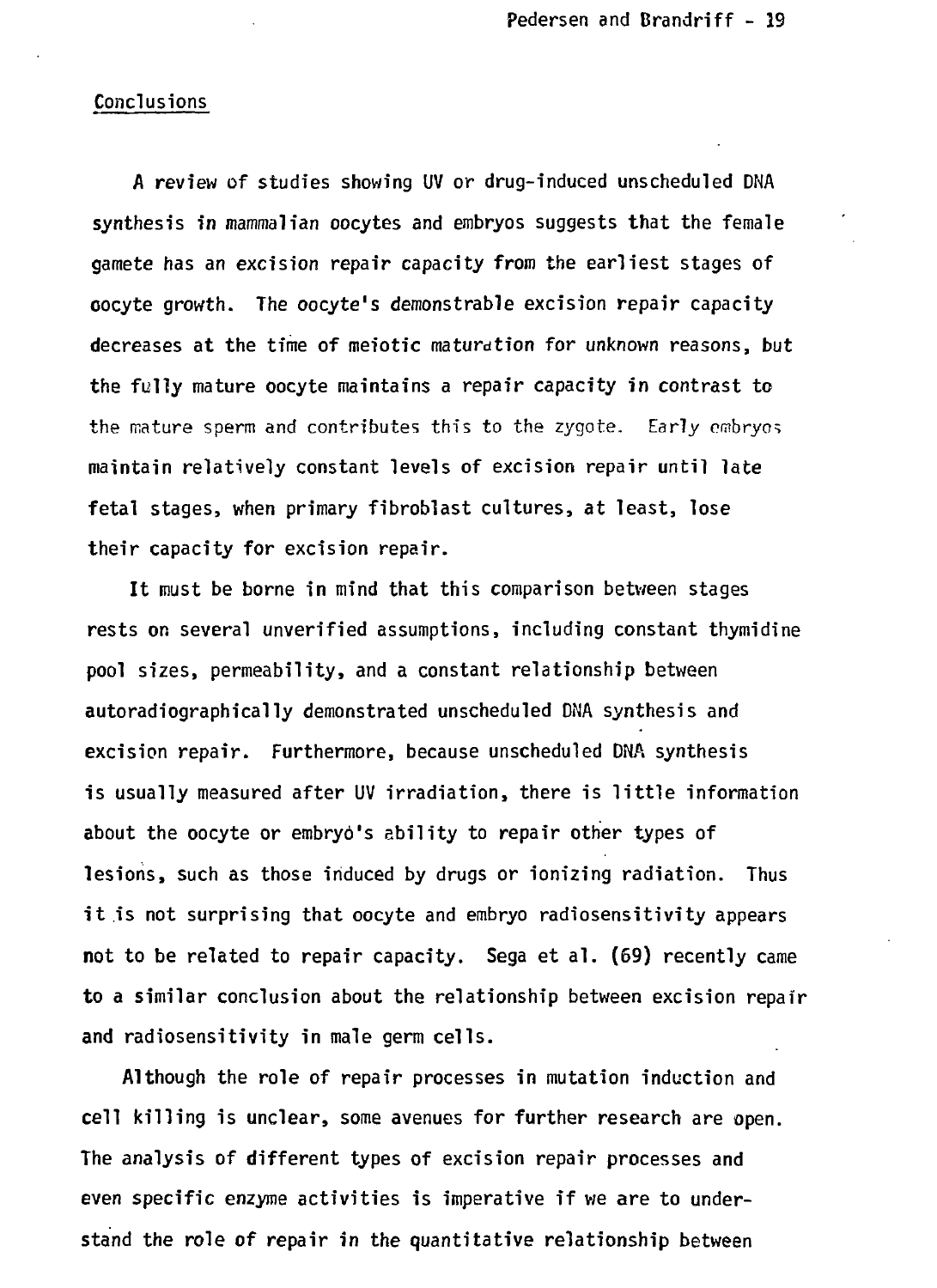**damage and mutation induction. Long-patch and short-patch repair involve different enzyme activities (60), and additional enzymes are involved in repairing base damage (Friedberg et al., this volume).**

**In addition, the role of chromatin compaction in repair needs to be clarified, particularly for germ cells. Recent reports (5,13,71) indicate that the excision repair that occurs after UV irradiation or treatment with alkylating agents is in the linker regions between nucleosomes at early times after treatment. The inaccessibility of DNA to repair enzymes may also be involved in some complementation groups of xeroderma pigmentosum because repairdeficient cell lines can remove thymine dimers from purified DNA but not from chromatin (52). It is interesting in this regard that mouse oocyte chromatin is organized into nucleosomes (Bakken, A., unpublished observations). j**

**Our ultimate concern is the relevance of repair in model mammalian systems to human cells. This is important for establishing risks of environmental radiation and chemical exposure of human beings. A thorough understanding of agent-specific and** strain-specific variability in repair processes in model rodent **systems will go a long way toward determining the effectiveness of DNA repair in alleviating human genetic hazards.**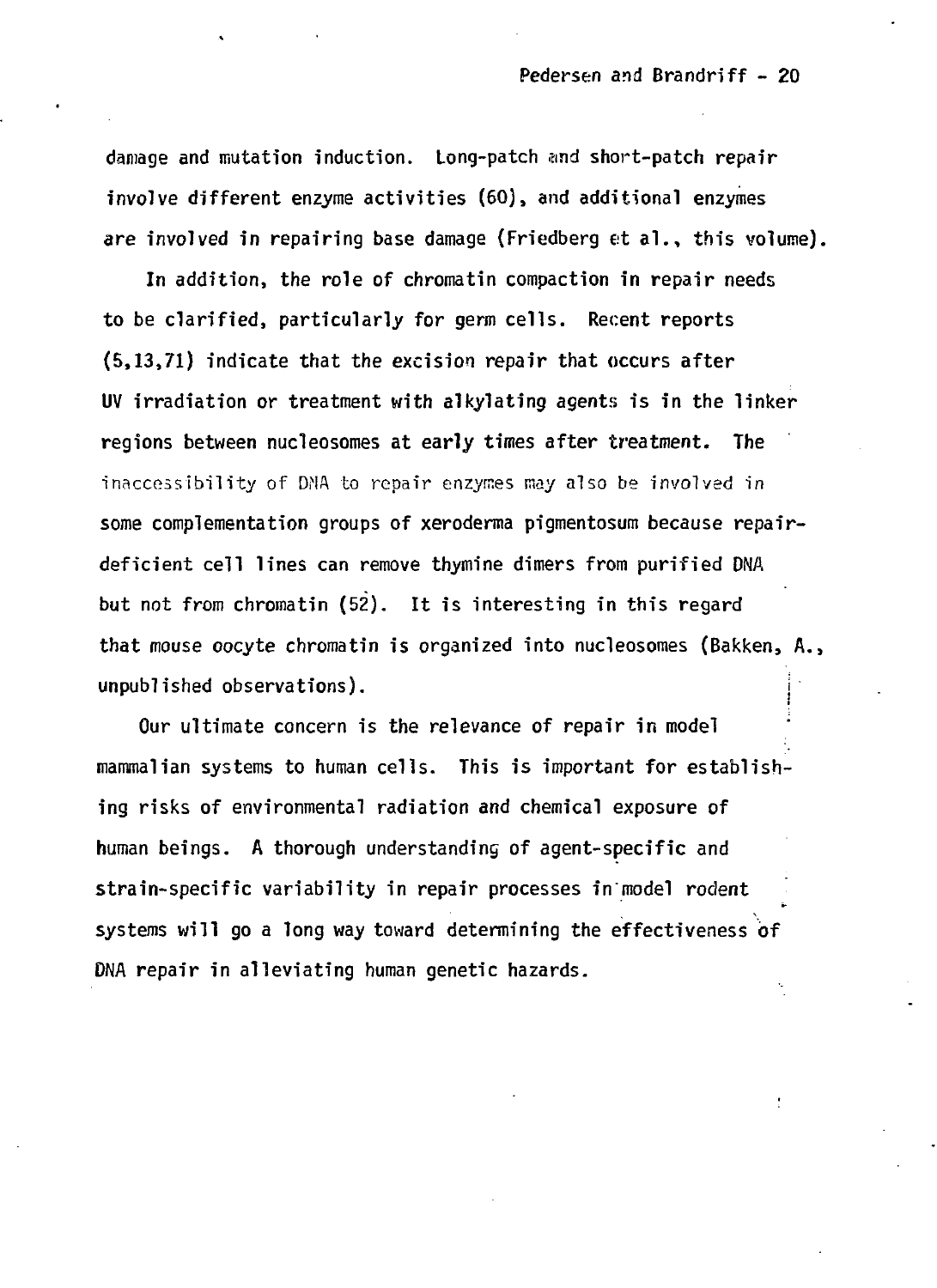**Acknowledgements**

**We thank Ms. Mary McKenney and Ms. Naomi Sinai for assistance** with the manuscript, and Dr. William Bodell for his comments.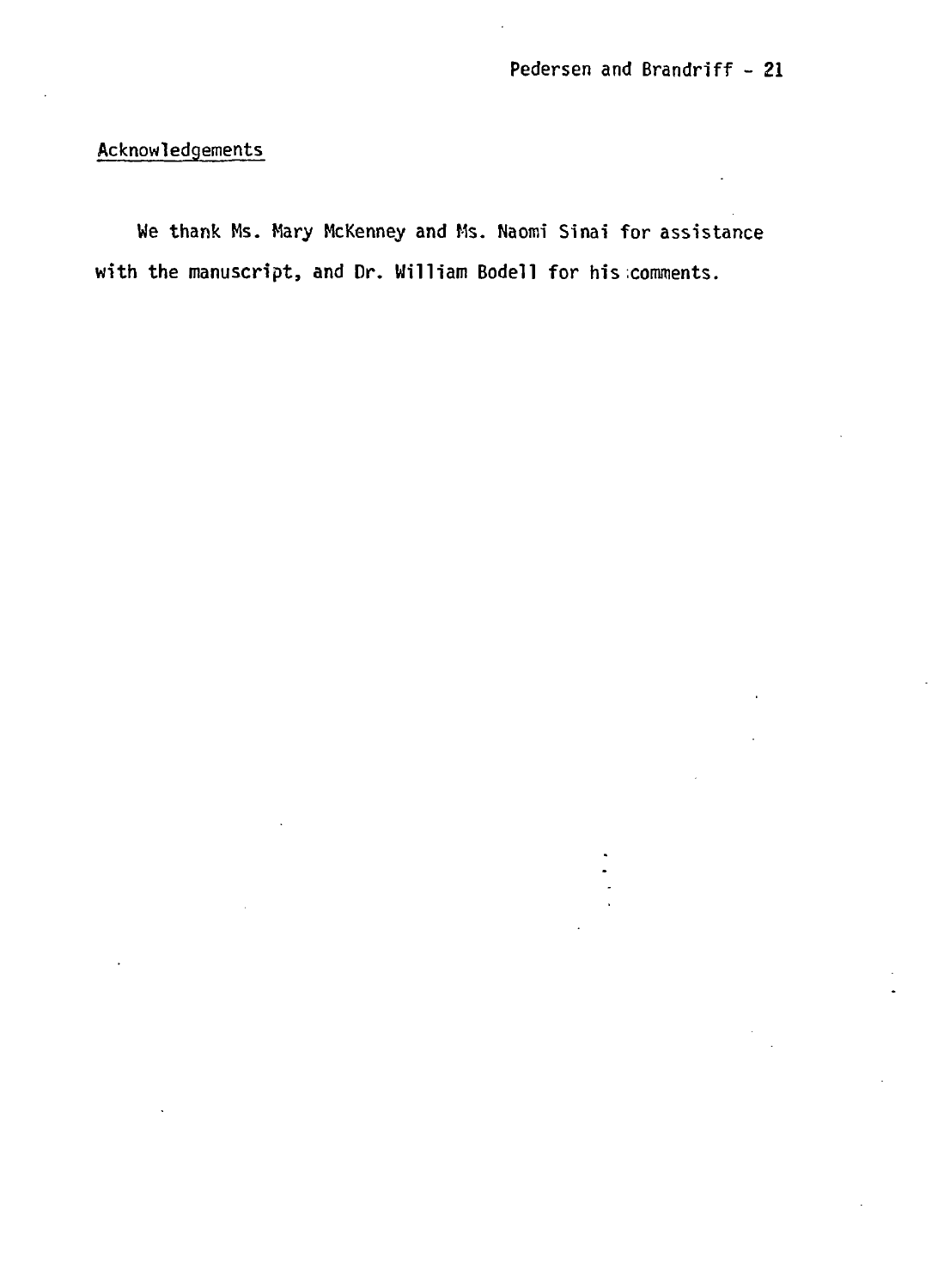### References

- 1. Alexandra, H.L., Effects of X-irradiation on preimplantation mouse embryos cultured in vitro, J. Reprod. Fert., 36 (1974) 417-420.
- 2. Baker, T.G., Radiosensitivity of mammalian oocytes with particular reference to the human female, Am. J. Obstet. Gynecol., 110 (1971) 746-761.
- 3. Baker, T.G., and A. McLaren, The effect of tritiated thymidine on the developing oocytes oF mice, J. Reprod. Fert., 34 (1973) 121-130.
- 4. Baker, T.G., and P. Meal, Action of ionizing radiations on the mammalian ovary, in: L. Zuckerman and B.J. Weir (Eds.), The Ovary, ed. 2, vol. 3, Regulation of Oogenesis and Steroidogenesis, Academic Press, New York, 1977, pp. 1-58.
- 5. Bodell, W.J., and M.R. Banerjee, The influence of chromatin structure I on the distribution of DNA repair synthesis studied by nuclease digestion, Nucl. Acids Res., 6 (1979) 359-370.
- 6. Bowden, G.T., J.E. Trosko, B.G. Shapas and R.K. Boutwell, Excision of pyrimidine dimers from epidermal DNA and nonsemiconservative epidermal DNA synthesis following ultraviolet irradiation of mouse skin, Cancer Res., 35 (1975) 3599-3607.
- 7. Bowman, P., and A. McLaren, Cleavage rate of mouse embryos in vivo and in vitro, J. Embryo!. Exp. Morph., 24 (1970) 203-207.
- 8. Brazill, J.L., and Y. Masui, Changing levels of UV light and carcinogen-induced unscheduled DNA synthesis in mouse oocytes during meiotic maturation, Exp. Cell Res., 112 (1978) 121-125.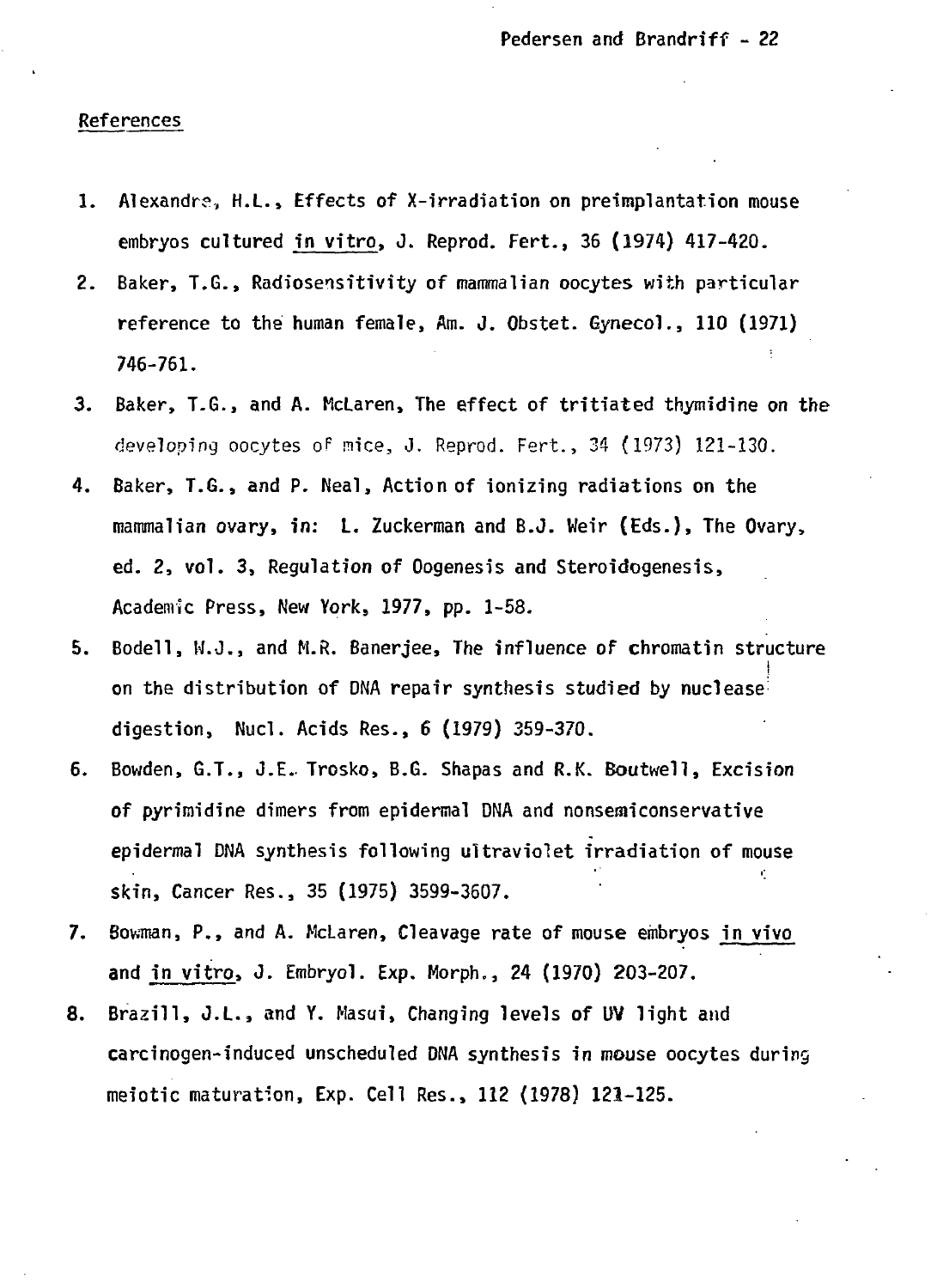- 9. Brewen, J.G., H.S. Payne and I.D. Adler, X-ray-induced chromosome aberrations in mouse dictyate oocytes, II. Fractionation and dose rate erfects, Genetics, 87 (1977) 699-708.
- 10. Chandley, A.C., and 5. Kofman-Alfaro, "Unscheduled" DMA synthesis in human germ cells following UV irradiation, Exp. Cell Res. 69 (1971) 45-48.
- 11. Chiquoine, A.D., The identification, origin, and migration of the primordial germ cells in the mouse embryo, Anat. Rec. 118 (1954) 135-H6.
- 12. Cleaver, J.E., DNA repair with purines and pyrimidines in radiationand carcinogen-damaged normal and xeroderma pigmentosum human cells, Cancer Res., 33 (1973) 362-369.
- 13. Cleaver, J.E., Nucleosome structure controls rates of excision repair in DNA of human cells, Nature (London), 270 (1977) 451-453.
- 14. Crone, M., Radiation stimulated incorporation of  $^3$ H-thymidine into diplotene oocytes of the guinea-pig, Nature (London), 228 (1970) 460.
- 15. Crone, M., and H. Peters, Unusual incorporation of tritiated thymidine into early diplotene oocytes of mice, Exp. Cell Res., 50 (1968) 664-668.
- 16. Dempster, E.R., Absence of a time factor in the production of trans!ocations in Drosophila sperm by X-irradiation, Am. Naturalist, 75 (1941) 184-187.
- 17. Dobson, R.L., and M.F. Cooper, Tritium toxicity: effect of low-level 3. HOH exposure on develo Res., 58 (1974) 91-100. 3, However, the model germ cells in the model germ cells in the model germ cells in the model germ cells in the model germ cells in the model germ cells in the model germ cells in the model germ cells in the model germ cells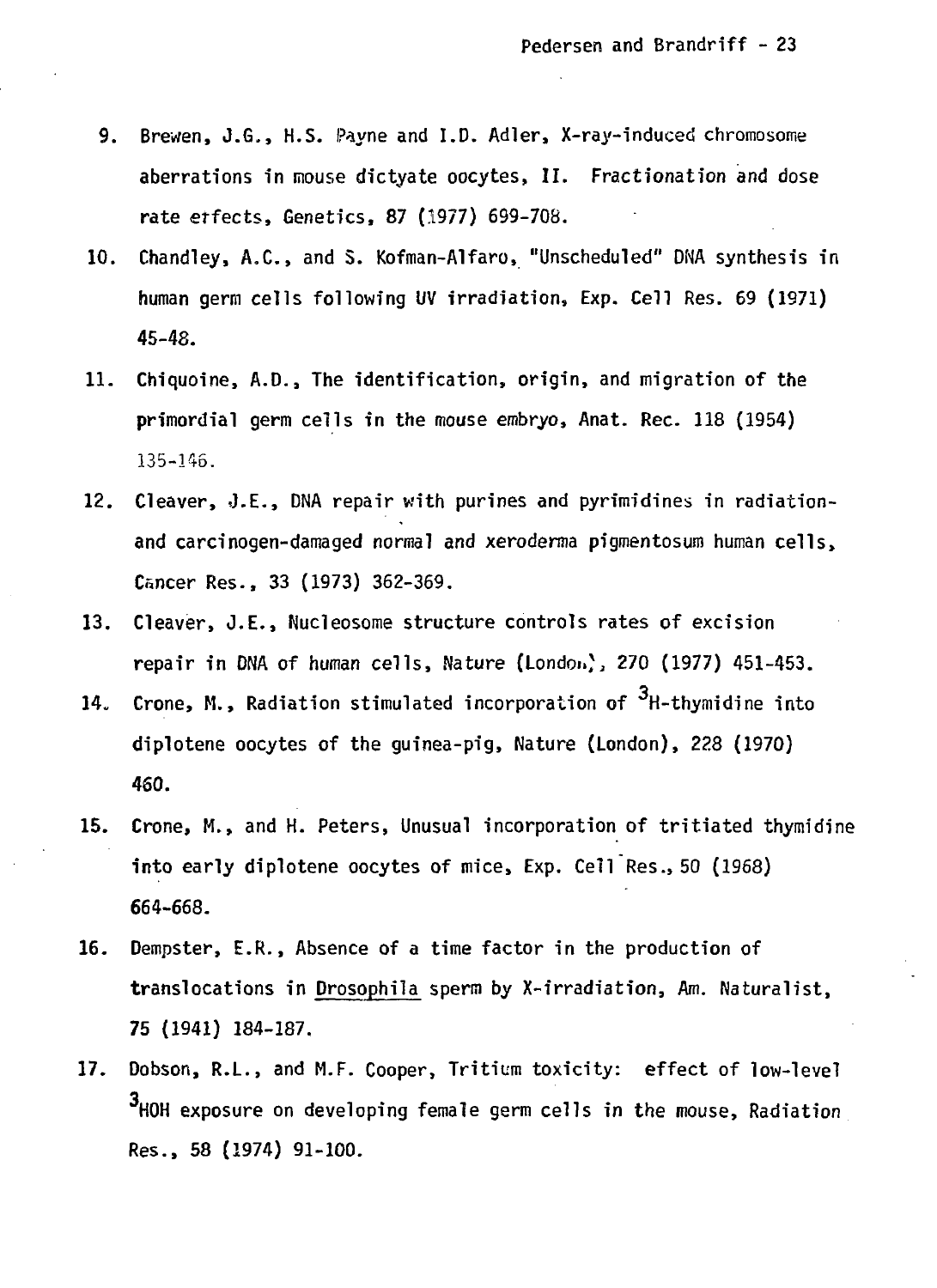- **18. Dobson, R.L., C.G. Koehler, J.S. Felton, T.C. Kwan, B.J. Wuebbles and D.C.L. Jones, Vulnerability of female germ cells in developing mice and monkeys to tritium, gamma rays, and polycyclic aromatic hydrocarbons, in: Developmental Toxicology of Energy-Related Pollutants, U.S. Department of Energy Symposium Series, 47 (1978) 1-14.**
- **19. Ducibella, T.s D.F. Albertini, E. Anderson and J.D. Biggers, The preimplantation mammalian embryos: characterization of intercellular** junctions and their appearance during development, Dev. Biol., 45 (1975) **231-250.**
- **20. DuFrain, R.J., and A.P. Casarett, Response of the pronuclear mouse embryo to X-irradiation in vitro, Radiation Res., 63 (1975) 494-500.**
- **21. DuFrain, R.J., The effects of ionizing radiation on preimplantation mouse embryos developing in vitro, in 0. Miihlbock (ed.), Workshop on Basic Aspects of Freeze Preservation of Mouse Strains, Gustav Fischer Verlag, Stuttgart, 1976, pp. 73-34.**
- **22. Edwards, R.G., and A.G. Searle, Genetic radiosensitivity of specific post-dictyate stages in mouse obcytes, Genet. Res., 4 (1963) 389-398.**
- **23. Eibs, H.-G., and H. Spielmann, Differential sensitivity of preimplantation mouse embryos to UV irradiation in vitro and evidence for postreplication repair, Radiation Res., 71 (1977) 367-376.**
- **24. Failla, P.M., Recovery from radiation-induced delay of cleavage in gametes of Arbacia punctulata, Science, 138 (1962) 1341-1342.**
- **25. Failla, P.M., Recovery from division delay in irradiated gametes of Arbacia punctulata, Radiation Res., 25 (1965) 331-340.**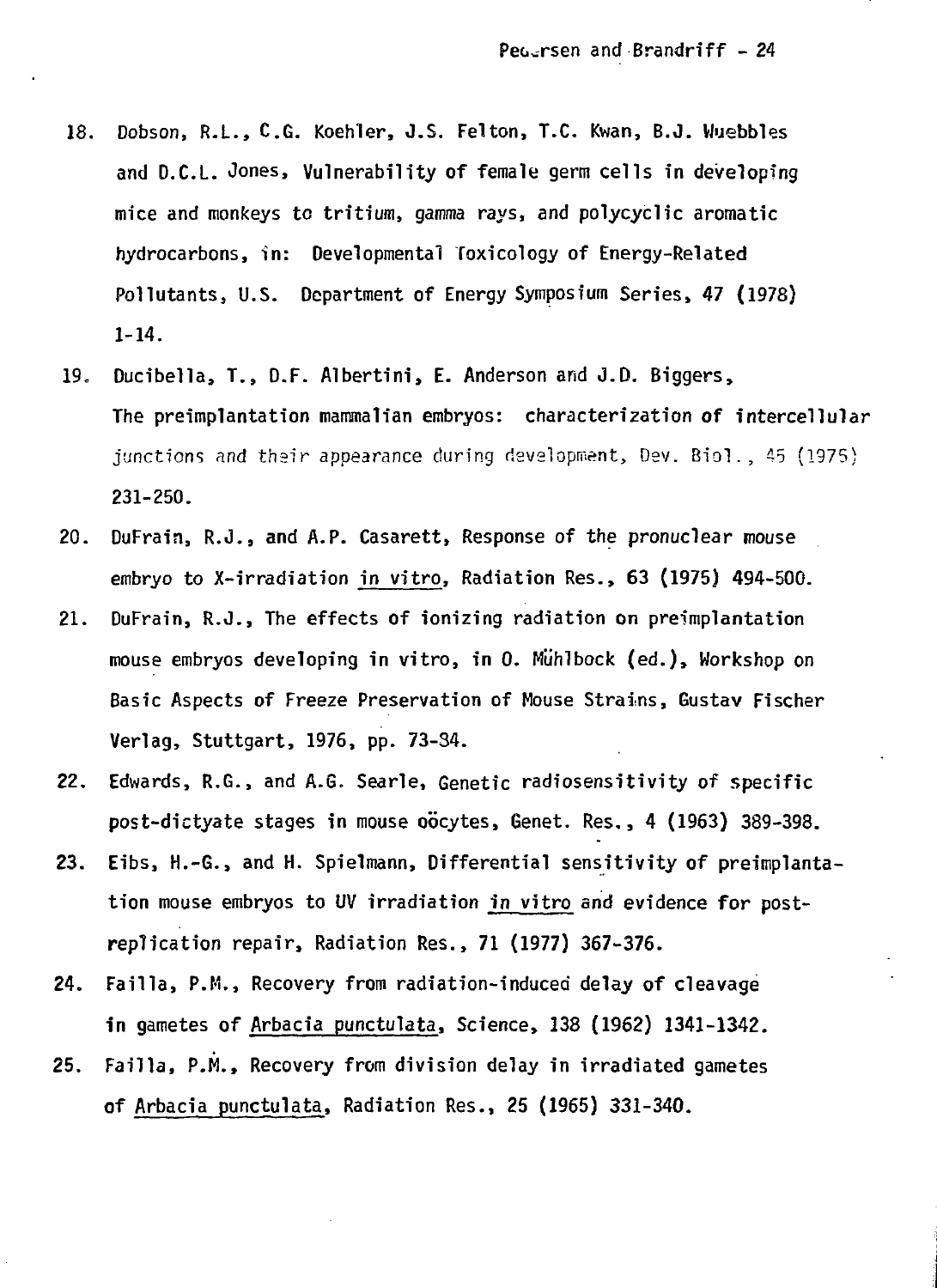- 26. Felton, J.S., T.C. Kwan, B.J. Wuebbles and R.L. Dobson, Genetic differences in polycyclic-aromatic-hydrocarbon metabolism and their effects on oocyte killing in developing mice, in: Developmental Toxicology of Energy-Related Pollutants, U.S. Department of Energy Symposium Series, 47 (1978) 15-26.
- 27. Fisher, D.L., and M. Smithberg, In vitro and in vivo X-irradiation of preimplantation mouse embryos, Teratology, 7 (1973} 57-64.
- 28. Generoso, W.H., K.T. Cain, H. Krishna and S.W. Huff, Genetic lesions induced by chemicals in spermatozoa and spermatids of mice are repaired in the egg, Proc. Natl. Acad. Sci. (U.S.A.), 76 (1979) 435-437.
- 29. Gledhill, B.L., and Z. Darzynkiewicz, Unscheduled synthesis of DNA during mammalian spermatogenesis in response to UV irradiation, J. Exp. Zoo!., 183 (1973) 375-382.
- 30. Goldstein, L.S., A.I. Spindle and R.A. Pedersen, X-ray sensitivity of the preimplantation mouse embryo in vitro. Radiation Res., 62 (1975) 276-287.
- 31. Hamilton, L., The influence of the cell cycle on the radiation response of early embryos, in H. Balls and F.S.-Billett (Eds.),' The Cell Cycle in Development and Differentiation, Cambridge University Press, 1973,
- 32. Hart, R.W., and R.B. Setlow, Correlation between deoxyribonucleic acid excision-repair and life-span in a number of mammalian species, Proc. Natl. Acad. Sci. (U.S.A.), 71 (1974) 2169-2173.
- 33. Henshaw, P.S., Studies of the effect of roentgen rays on the time of the first cleavage in some marine invertebrate eggs, I. Recovery from roentgen-ray effects in Arbacia eggs, Am. J. Roentgenol., 27 (1932) 890-898.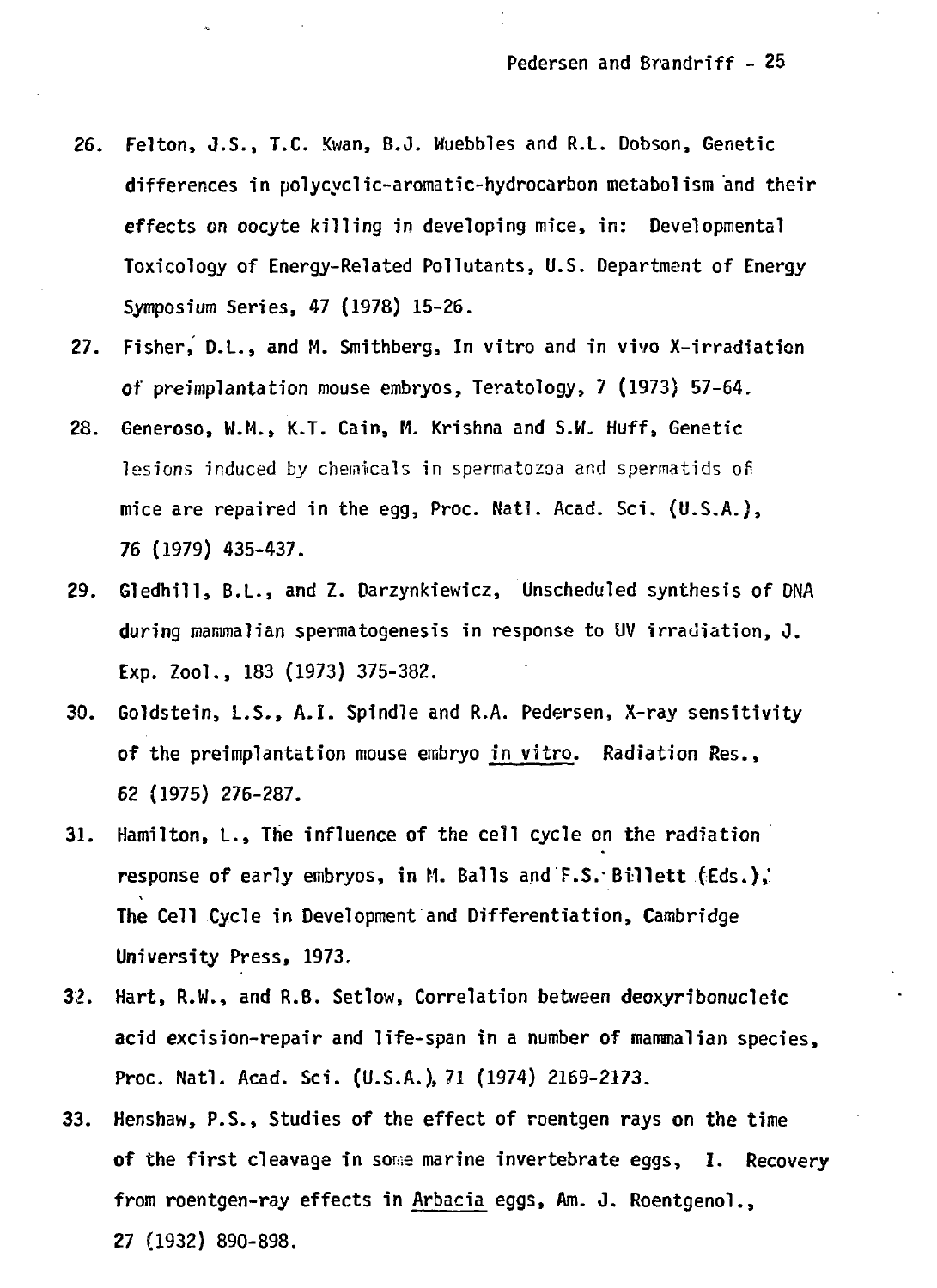- **34. Henshaw, P.S., Further studies on the action of roentgen rays on the gametes of Arbacia punctulata, I. Delay in cell division caused by exposure of sperm to roentgen rays, Am. J. Roentgenol., 43 (1940) 899-906.**
- **35. Hsu, Y.-C, In vitro development of individually cultured whole mouse embryos from blastocyst to early somite stage, Dev. Biol. 68 (1979) 453-461.**
- **36. Kaufmann, B.P., The time interval between X-radiation of sperm of Drosophila and chromosome recombination, Proc. Nat!. Acad. Sci. (U.S.A.), 11 (1941) 18-24.**
- **37- Kelly, S.J., J.G. Mulnard.and C.F. Graham, Cell division and cell allocation in early mouse development, J. Embryol. Exp. Morph., 48 (1978) 37-51.**
- **38. Kirkpatrick, J.F.. Radiation induced abnormalities in early in vitro mouse embryos, Anat. Rec , 176 (1973) 397-403.**
- **39. Kofman-Alfaro, S., and A.C. Chandley, Radiation-initiated DNA synthesis in spermatogenic cells of the mouse, Exp. Cell Res., 69 (1971) 33-44.**
- **40. Krishna, M., and W.M. Generoso, Timing of sperm penetration, pronuclear formation, pronuclear DNA synthesis, and first cleavage in naturally ovulated mouse eggs, J. Exp. Zoo!., 202 (1977) 245-252.**
- **41. Ku, K.Y., L.A. Moustafa and P. Voytek, Induced DNA repair synthesis by ultraviolet radiation in mature mouse oocytes arrested in metaphase, II, IRCS Med. Sci., 3 (1975) 607.**
- **42. Ku, K.Y., and P. Voytek, The effects of U.V.-light, ioni2ing radiation and the carcinogen N-acetoxy-2-fluorenylacetamide on the development in vitro of one- and two-cell mouse embryos, Intern. J. Radiation Biol., 30 (1976) 401-408.**
- **43. Lieberman, M.W., and P.D. Forbes, Demonstration of DNA repair in normal and neoplastic tissues after treatment with proximate chemical carcinogens and ultraviolet radiation, Nature New Biol., 241 (1973) 199-201.**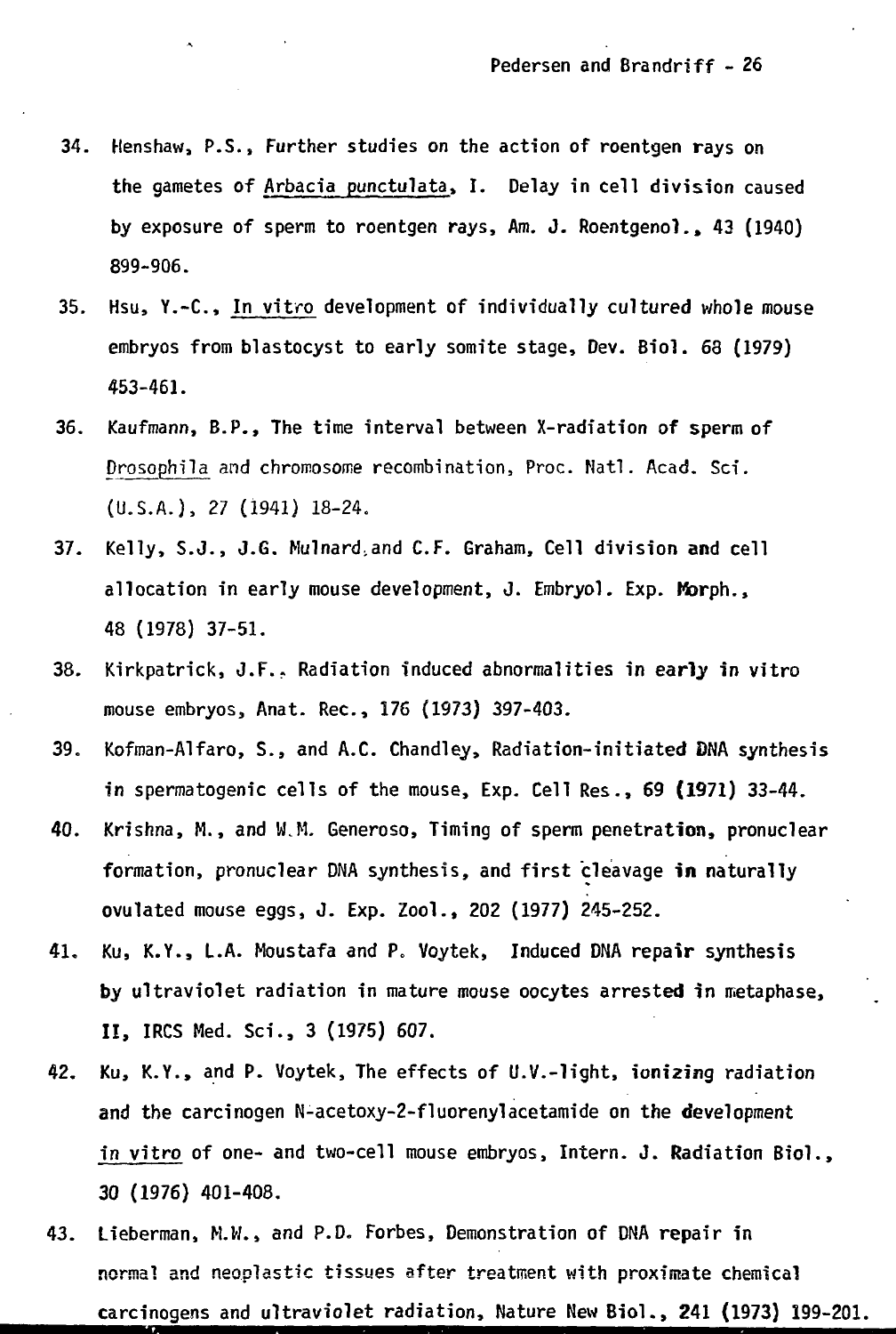- **44. Lima-de-Faria, A., and K. Borum, The period of DNA synthesis prior to meiosis in the mouse, J. Cell Biol., 14 (1962) 381-388.**
- **45. Luthardt, F.W., and R.P. Donahue, Pronuclear DNA synthesis in mouse eggs: an autoradiographic study, Exp. Cell Res., 82 (1973) 143-151.**
- **46. Lyon, M.F., and R.J.S. Phillips, Specific locus mutation rates after repeated small radiation doses to mouse oocytes, Mutation Res., 30 (1975) 375-382.**
- **47. Lyon, M.F., and B.D. Smith, Species comparisons concerning radiationinduced doiiiin-int lothalr. and chroposouie aberrations, Mutation Res., 11 (1971) 45-58.**
- **48. Mandl, A.M., The radiosensitivity of germ cells. Biol. Rev., 39 (1964) 288-371.**
- **49. Hand!, A.M., A quantitative study of the sensitivity of oocytes to X-irradiation, Proc. Roy. Soc. (London), Ser. B, 150 (1959) 53-71.**
- **50. Masui, Y., and R.A. Pedersen, Ultraviolet light-induced unscheduled DNA synthesis in mouse oocytes during meiotic maturation, Nature (London), 257 (1975) 705-706.**
- **51. Moor, R.M., and G.M. Warnes, Regulation of meiosis in mammalian oocytes, Brit. Med. Bull., 35 (1979) 99-103.**
- **52. Mortelmans, K., E.C. Friedberg, H. Slor, G. Thomas and J.E- Cleaver, Defective thymine dimer excision by cell-free extracts of xeroderma pigmentosum cells, Proc. Natl. Acad. Sci. (U.S.A.), 73 (1976) 2757-2761.**
- **53. Muller, H.J., An analysis of the process of structural change in chromosomes of Drosophila, J. Genet., 40 (1940) 1-66.**
- **54. Oster, 1.1., Modification of X-ray mutagenesis in Drosophila\* I. Reunion of chromosomes irradiated during spermiogenesis, Genetics, 40 (1955) 692-696.**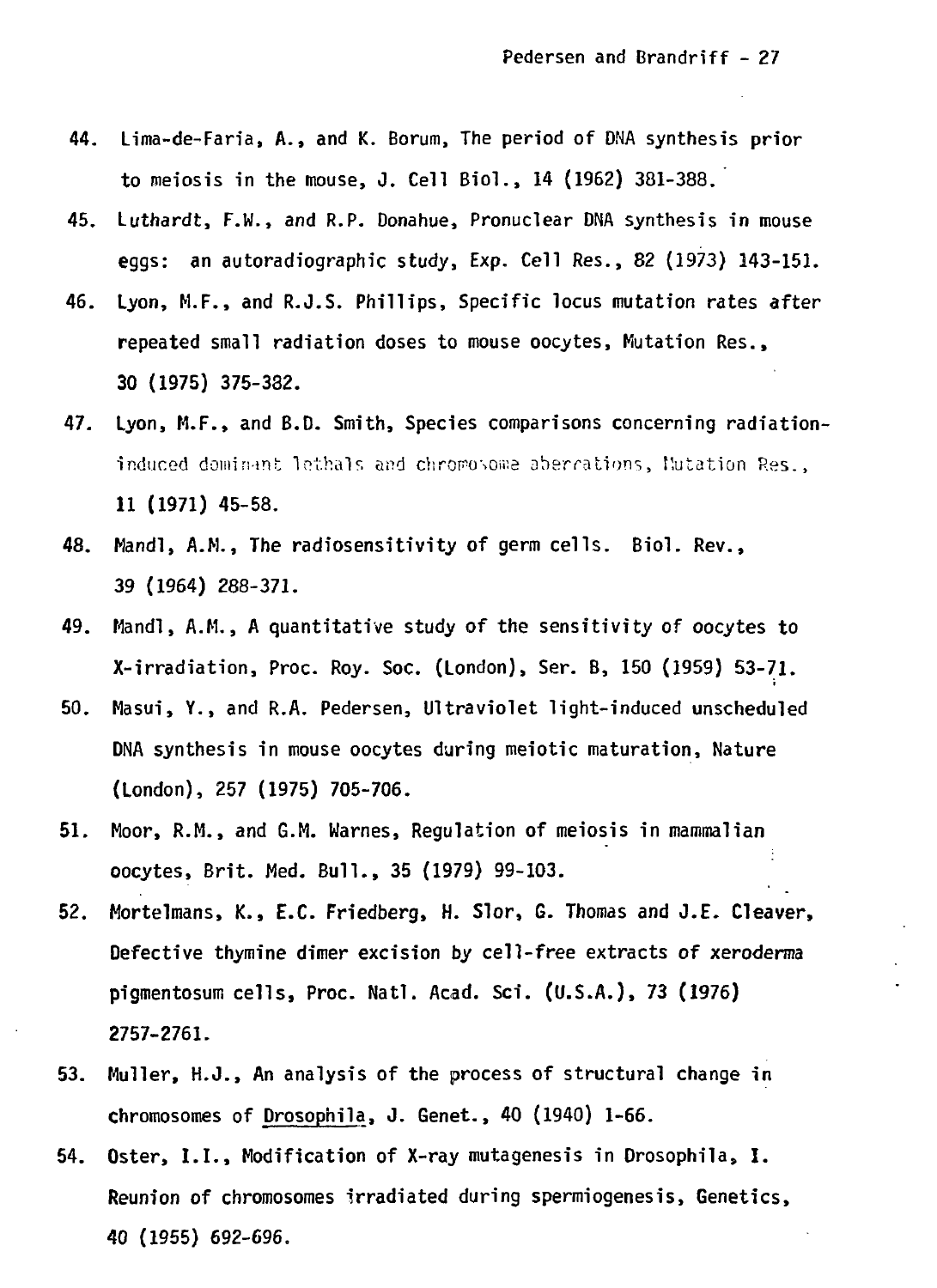- **55. Painter, R.B., and J.E. Cleaver, Repair replication, unscheduled DNA synthesis, and the repair of mammalian DNA, Radiation Res ., 37 (1969) 451-466.**
- **56. Pedersen, R.A., and J.E. Cleaver, Repair of UV damage to DNA of implantation-stage mouse embryos in vitro, Exp. Cell Res., 95 (1975) 247-253.**
- **57. Pedersen, R.A., and F. riangia, Ultraviolet-light-induced unscheduled DNA synthesis by resting and growing mouse oocytes. Mutation Res., 49 (1978) 425-429.**
- **58. Pedersen, T., Follicle growth fn the mouse ovary, in: J.D. Biggers and A.W. Schuetz (Eds.), Oogenesis, University Park Press, Baltimore, 1972, pp. 361-376.**
- **59. Peleg, L., E. Raz and R. Ben-Ishai, Changing capacity for DNA excision repair in mouse embryonic cells in vitro, Exp. Cell Res., 104 (1976)** i  $301 - 307$ .
- 60. Res., 34 (1974) 3318-3325.
- 61. **61. Russell, W.L., L.B. Russell and E.M. Kelly, Radiation dose rate and**

**mutation frequency, Science, 128 (1958) 1546-1550.**

- Russell, W.L., L.B. Russell and E.M. Kelly, Dependence of mutation  $62.$ **62. Russell, W.L., L.B. Russell and E.M. Kelly, Dependence of mutation rate on radiation intensity, in: A.A. Buzzati-Traverso (Ed.),** Symposium on the Immediate and Low Level Effects of Ionizing Radiations, **Symposium on the Immediate and Low Level Effects of Ionizing Radiations,** Taylor and Francis, London, 1960, pp. 311-319.
- 63. **63. Russell, W.L., Effect of the interval between irradiation and conception on mutation frequency in female mice, Proc. Natl. Acad. Sci. (U.S.A.), 54 (1965) 1552-1557.**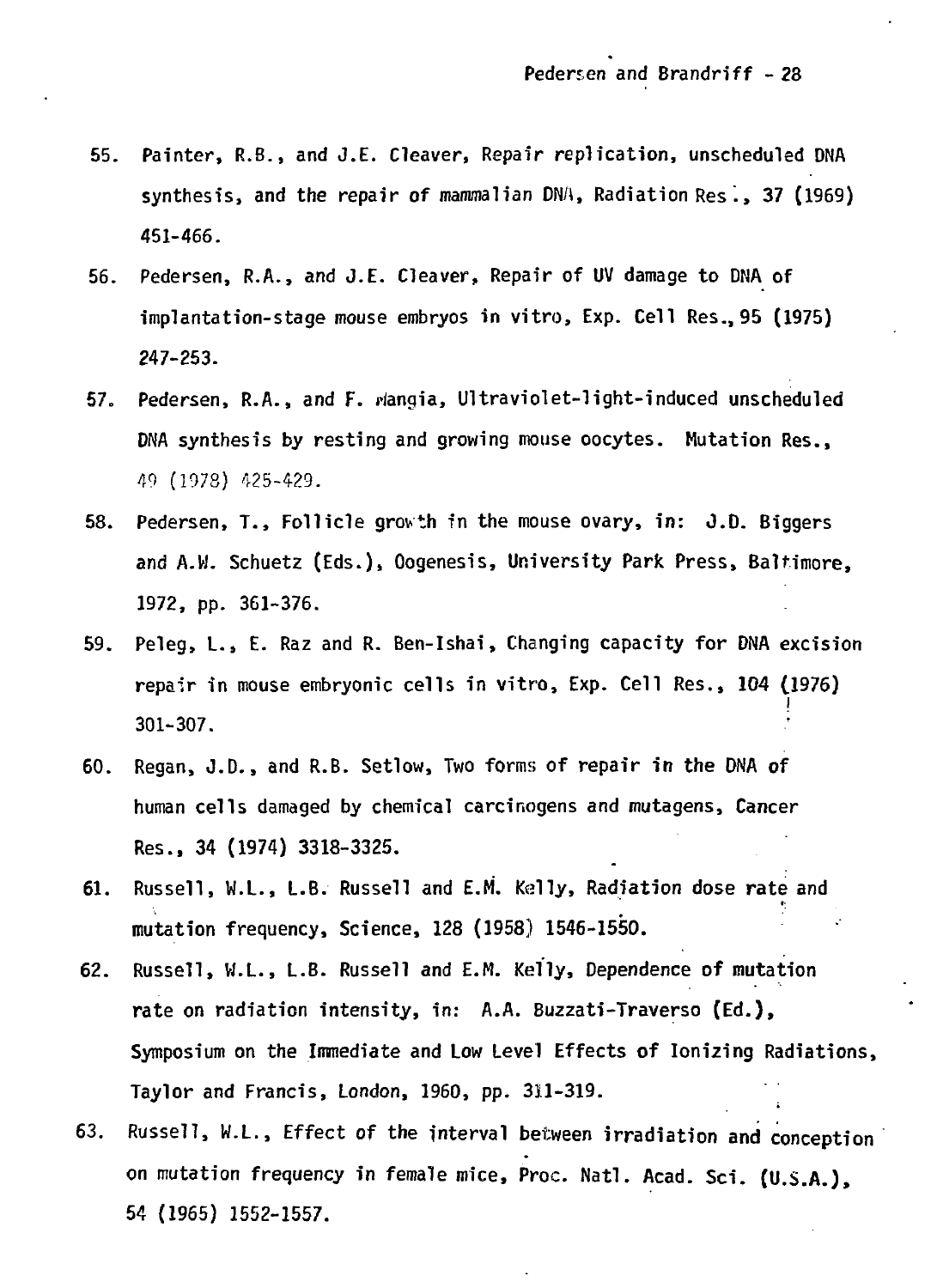- **64. Russell, L.B., and C.S. Montgomery, Radiation-sensitivity differences within cell-division cycles during mouse cleavage, Intern. J. Radiation Biol., 10 (1966) 151-164.**
- **65. Russell, L.B., and W.L. Russell, An analysis of the changing radiation response of the developing mouse embryo, J. Cell. Comp. Physiol., 43 (Suppl. 1, 1954) 103-149.**
- **66. Russell, L.B., and W.L. Russell, The sensitivity of different stages in oogenesis to the radiation induction of dominant lethals and other changas in the mouse, in: J.S. Mitchell, C.E. Holmes and C.L. Smith (Eds.), Progress in Radiobiology, Proceedings of the Fourth International Conference on Radiobiology, Oliver and Boyd, Edinburgh, 1956, pp. 187-192.**
- **67. Searle, A.G., Mutation induction in mice, in: J.T. Lett, H. Adler and M. Zelle (Eds.), Advances in Radiation Biology, vol. 4, Academic Press, New York, 1974, pp. 131-207.**
- **68. Sega, G.A., Unscheduled DNA synthesis in the germ cells of male mice exposed in vivo to the chemical mutagen ethyl methanesulfonate, Proc. Natl. Acad. Sci. (U.S.A.), 71 (1974) 4955-4959.**
- **69. Sega, G.A., R.E. Sotomayor and J.G. Owens, A study of unscheduled DNA synthesis induced by X-rays in the germ cells of male mice, Mutation Res., 49 (1978) 239-257.**
- **70. Setlow, R.B., Repair deficient human disorders and cancer, Nature (London), 271 (1978) 713-717.**
- **71. Smerdon, M.J., T.D. Tlsty and M.W. Lieberman, Distribution of ultraviolet-induced DNA repair synthesis in nuclease sensitive and resistant regions of human chromatin, Biochemistry, 17 (?978) 2377-2386.**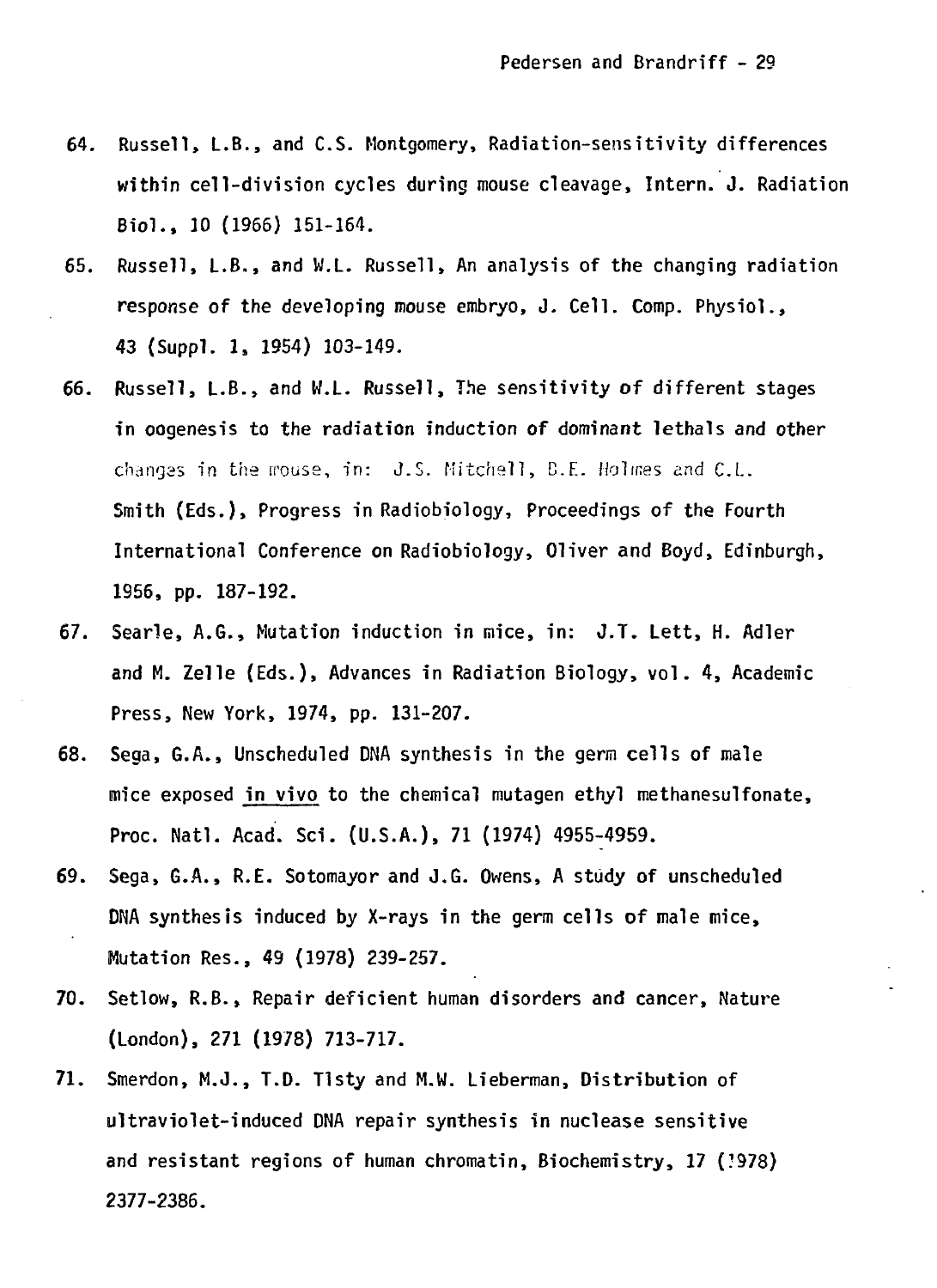- 72. Snow, M.H.L., Abnormal development of pre-implantation mouse embryos grown in vitro with  $\left[ \frac{3}{H} \right]$ thymidine, J. Embryol. Exp. Morph., 29 (1973) 601-615.
- 73. Sorensen, R.A., and P.M. Wassarman, Relationship between growth and meiotic maturation of the mouse oocyte, Dev. Biol., 50 (1976) 531-536.
- 74. Spielmann, H., and H.-G. Eibs, Recent progress in teratology: a survey of methods for the study of drug actions during the preimplantation period, Arzneim- Forsch., 28 (1978) 1733-1742.
- 75. Viley, L.M., and R.A. Pedersen, Morphology of mouse egg cylinder development in vitro: a light and electron microscopic study. J. Exp. Zool., 200 (1977) 389-402.
- 76. Wlirgler, F.E., and P. Maier, Genetic control of mutation induction in Drosophila melanogaster, I. Sex-chromosome loss in X-rayed mature sperm, Mutation Res., 15 (1972) 41-53.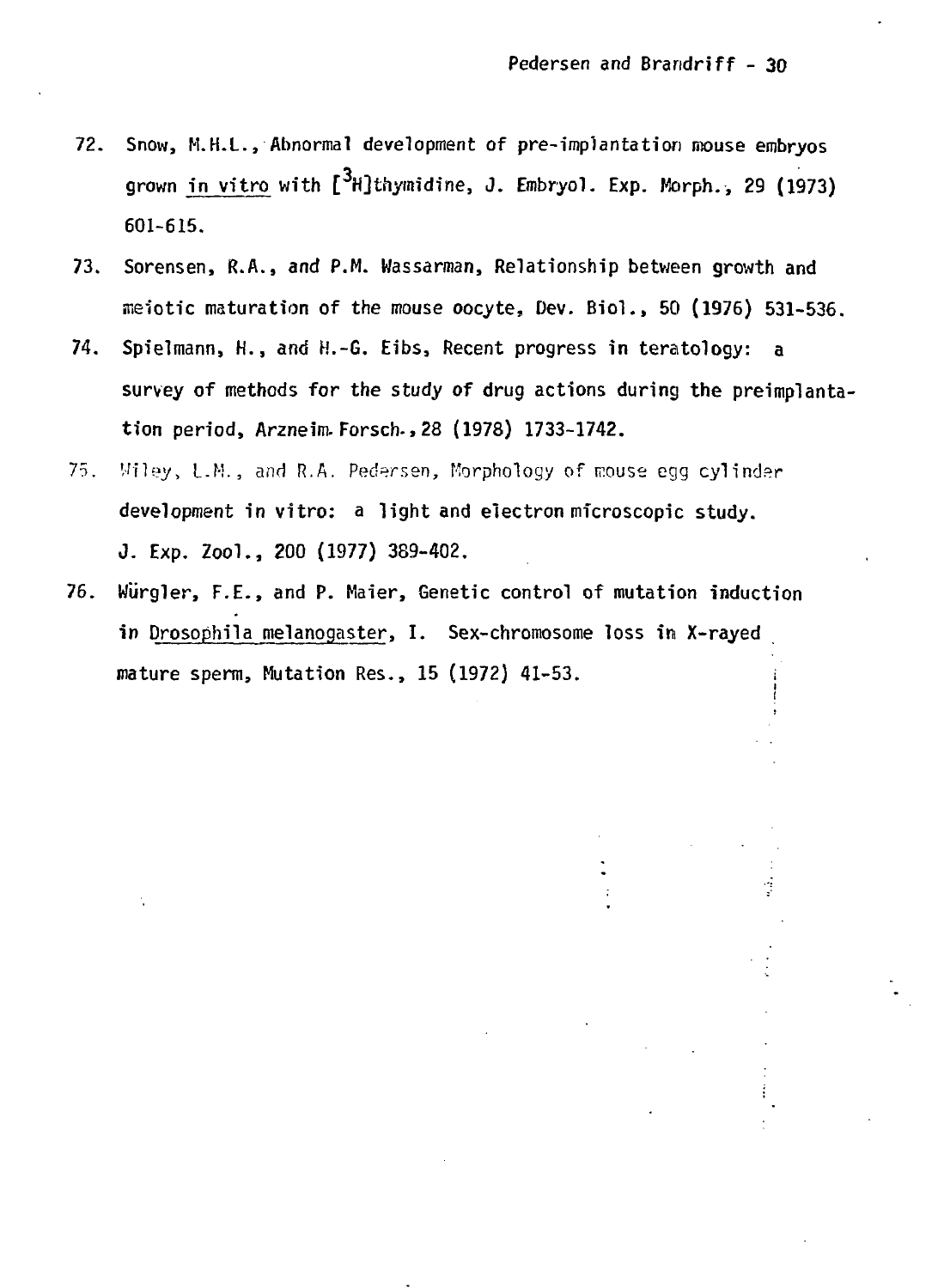# **Table 1**

# **UV-Induced DNA Synthesis**

| Stage                  | Response at 60 J/m <sup>2</sup>                    |                                                    |                         |           |
|------------------------|----------------------------------------------------|----------------------------------------------------|-------------------------|-----------|
|                        | Observed<br>Grains                                 | Grains from<br>Regression<br>Analysis <sup>a</sup> | Grains/Day <sup>a</sup> | Reference |
| Resting oocyte         | $216 \pm$<br>38                                    | 198                                                | 14                      | 57        |
| Crowing oocyte         | 855 $\pm$<br>- 53                                  | 827                                                | 118                     | 57        |
| Germinal vesicle stage | $605 \pm 114$                                      | 544                                                | 39                      | 50        |
|                        | $12^{\mathsf{b,c}}$<br>240 $\pm$                   |                                                    | 17                      | 8         |
| Metaphase I            | $77 \pm$<br>11<br>$10^{\mathrm{b,c}}$<br>$100 \pm$ | 63                                                 | Ť<br>5<br>7             | 50<br>8   |
| Metaphase II           | 37 $\pm$<br>11                                     | 36                                                 | $\overline{\mathbf{3}}$ | 50        |
|                        | $120^{\circ}$                                      | 77                                                 | 5                       | 41        |
|                        | $10^{\mathrm{b,c}}$<br>$100 \pm$                   |                                                    | $\overline{z}$          | 8         |
| Morula                 | 7<br>$91 \pm$                                      |                                                    | 4                       | 56        |
| Blastocyst             | $76 \pm$<br>6                                      |                                                    | 4                       | 56        |
| Trophoblast            | $94 \pm$<br>7                                      |                                                    | $\mathbb{S}$            | 56        |
| Inner cell mass        | $46 \pm$<br>5                                      |                                                    | $\overline{c}$          | 56        |

**To compare data in these studies we computed grain counts/day of autoradiographic exposure, based where possible on the regression of grains with dose. The correlation coefficient (r) was calculated for both linear (grains = m[dose] + b) and nonlinear** (grains = b[dose]<sup>m</sup>) regression to determine the best fit. A dose of 60 J/m<sup>2</sup> was used for **comparison because this was the dose most commonly used.**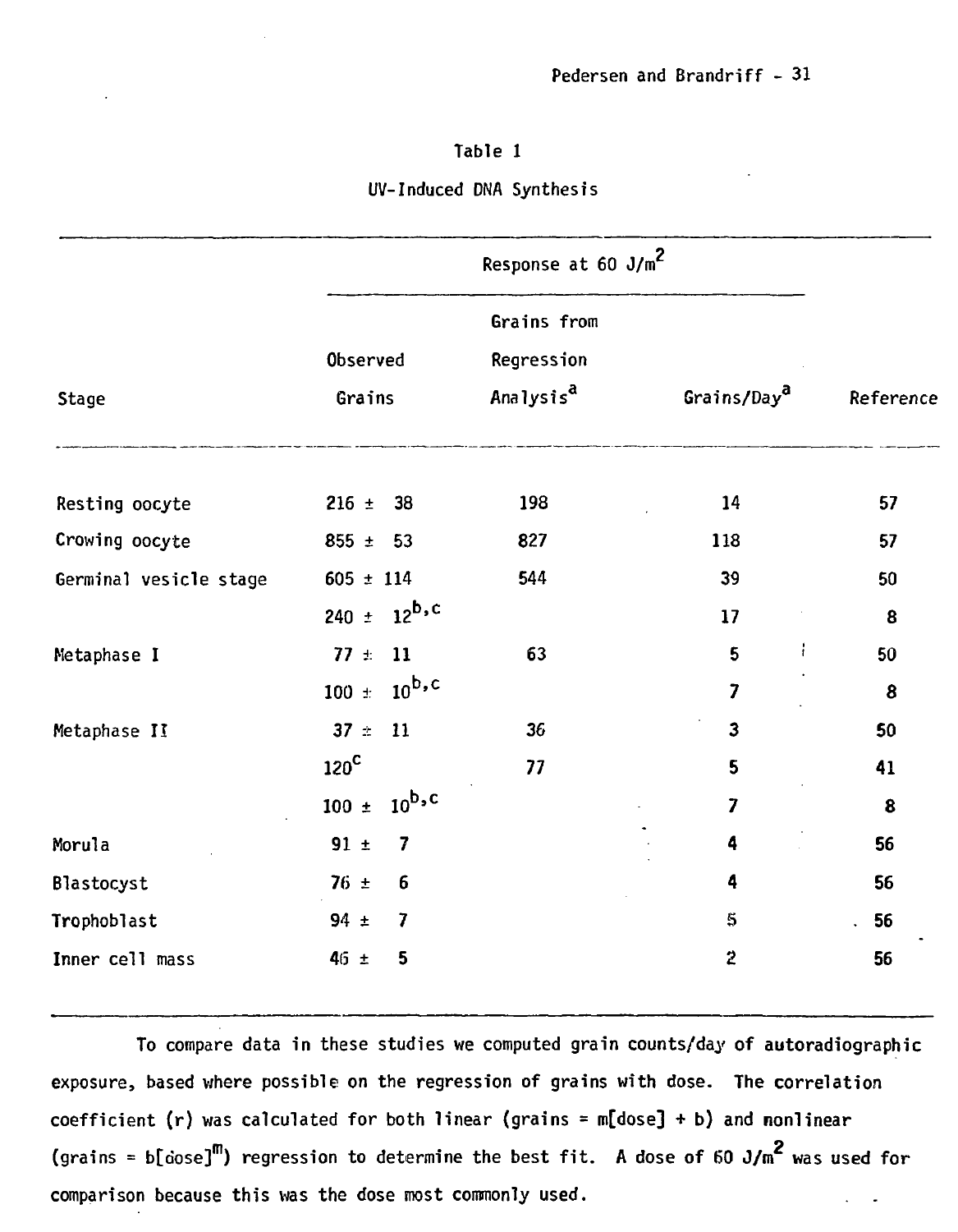Î

**<sup>a</sup>Data normalized to 1 day of autoradiographic exposure.**

 $b_{\text{Dose}} = 50 \text{ J/m}^2$ .

**<sup>c</sup>Data estimated from figures.**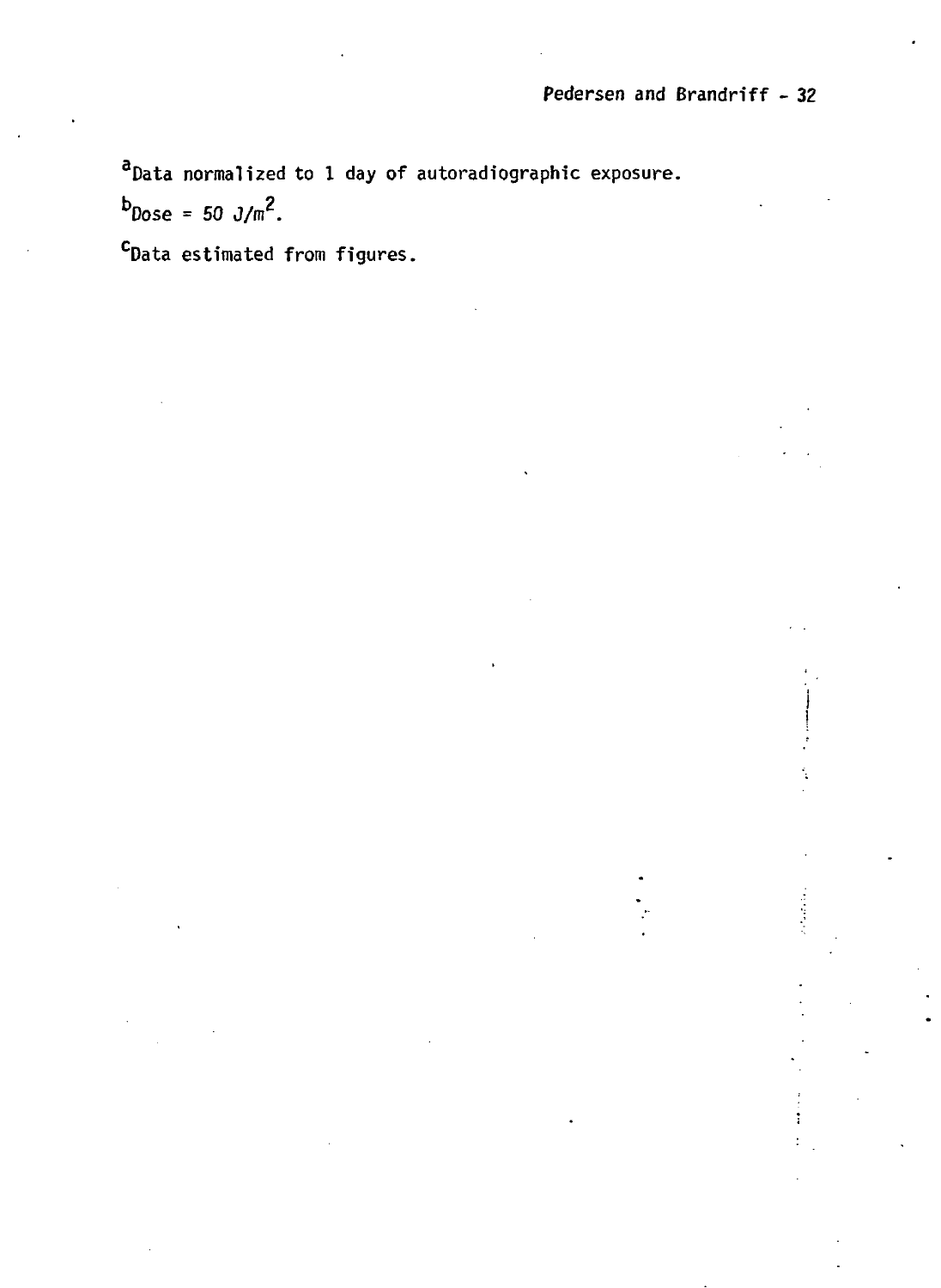## **Figure Legends**

**Fig. 1. UV-induced unscheduled DNA synthesis in mouse oocytes. a, Resting stage. Data from ref. 57. b, Growing stage. Data from ref. 57. c, Fully grown germinal vesicle stage. Data from ref. 50. d, Fully grown metaphase I stage. Data from ref. 50.**

**Fv}. 2. Unscheduled DNA synthesis in mouse oocytes. a, Resting oocyte (12-14 pm diameter). Differential interference contrast microscopy. b**, Autoradiograph of control resting oocyte. Arrow indicates boundary **2 of nucleus, c, Autoradiograph of resting oocyte exposed to 60 J/m UV light, d, Growing oocyte (60 urn diameter). Differential interference contrast microscopy, e, Autoradiograph of control growing oocyte. f,** Autoradiograph of growing oocyte exposed to 60 J/m<sup>2</sup> UV light. Magnifications:  $a_1d = 400X$ ;  $b_1c_2e_1f = 512X$ . Reprinted with permission, ref. 57.

**Fig. 3. Unscheduled DNA synthesis in mouse embryos, a, Morula stage of a pre-implantation mouse embryo, cultured from the 2-cell stage. Differential interference contrast, b, Autoradiographs of S phase and interphase nuclei of control morula. c, Autoradiographs of S phase and Interphase nuclei of a UV-irradiated morula. d, Blastocyst stage preimplantation mouse embryo cultured from the 2-cell stage. Differen al interference contrast, e, Autoradiographs of S phase and interphase nuclei of control blastocyst. f, Autoradiographs of S phase and interphase nuclei of UV-irradiated blastocyst. Magnifications: a,d = 600X; b,c, e,f = 720X. Reprinted with permission, ref. 56.**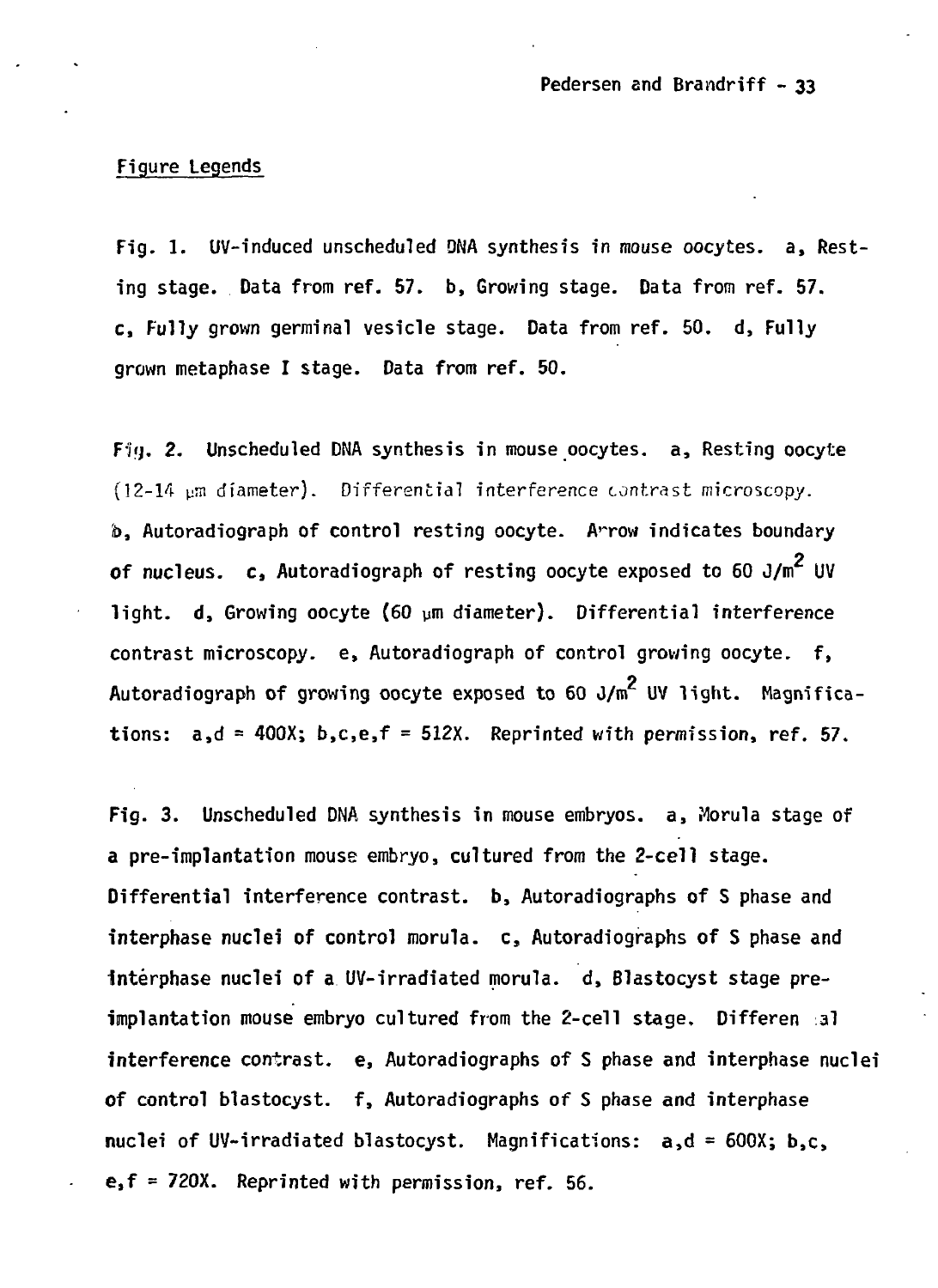

 $7.97/*M*$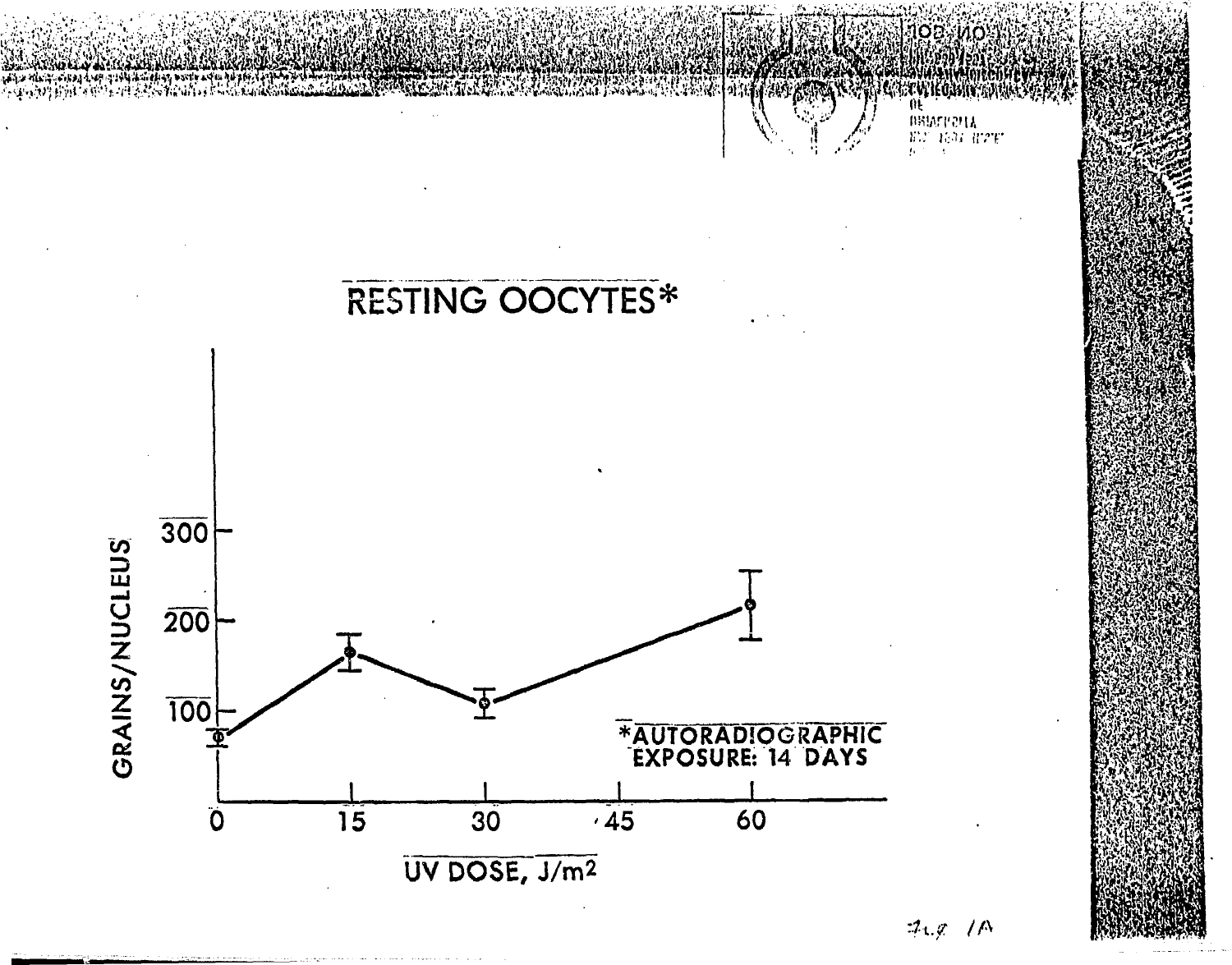

**TENT ESTAD MARKETING** TA NGC 2002 A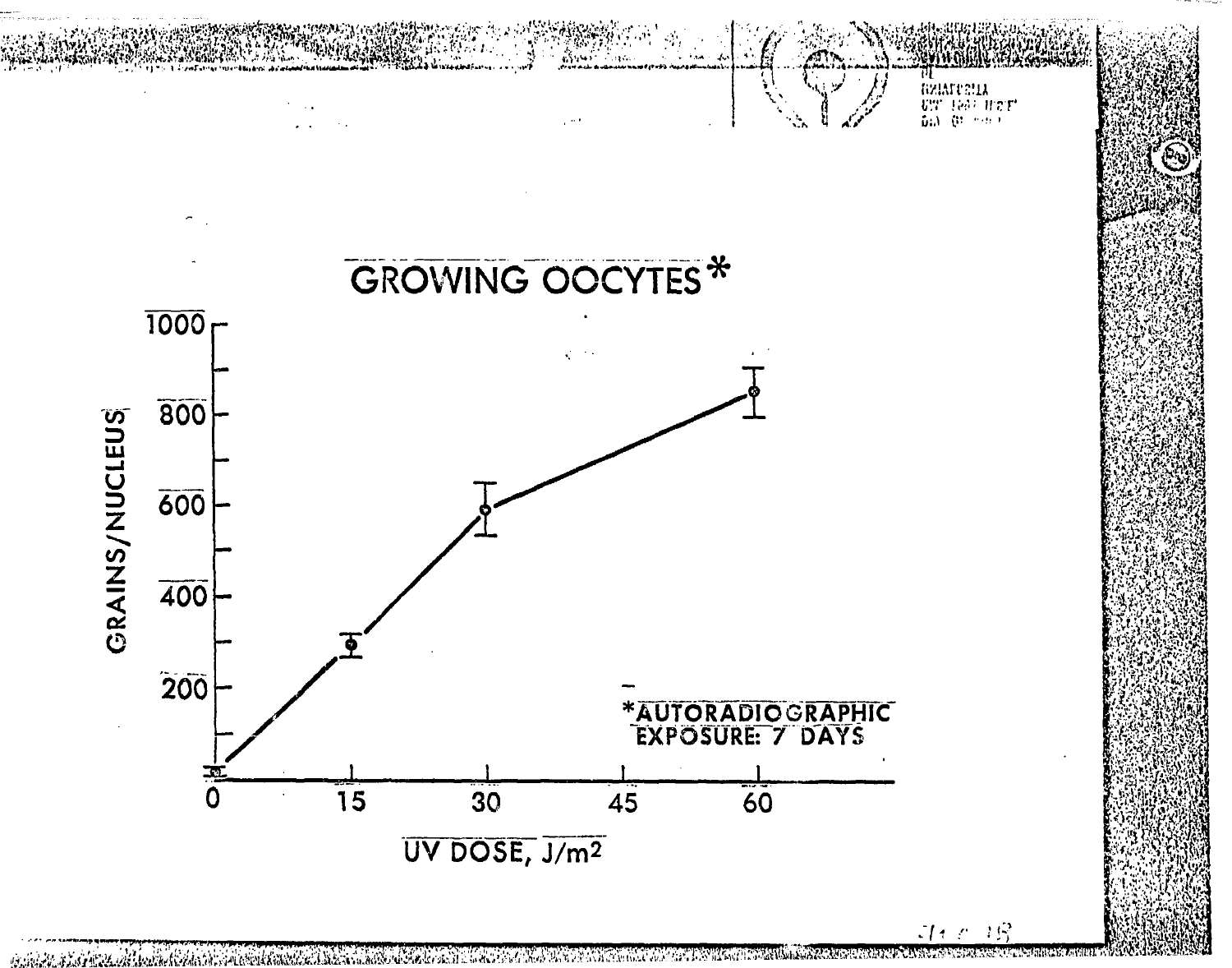

 $TM$  of  $10$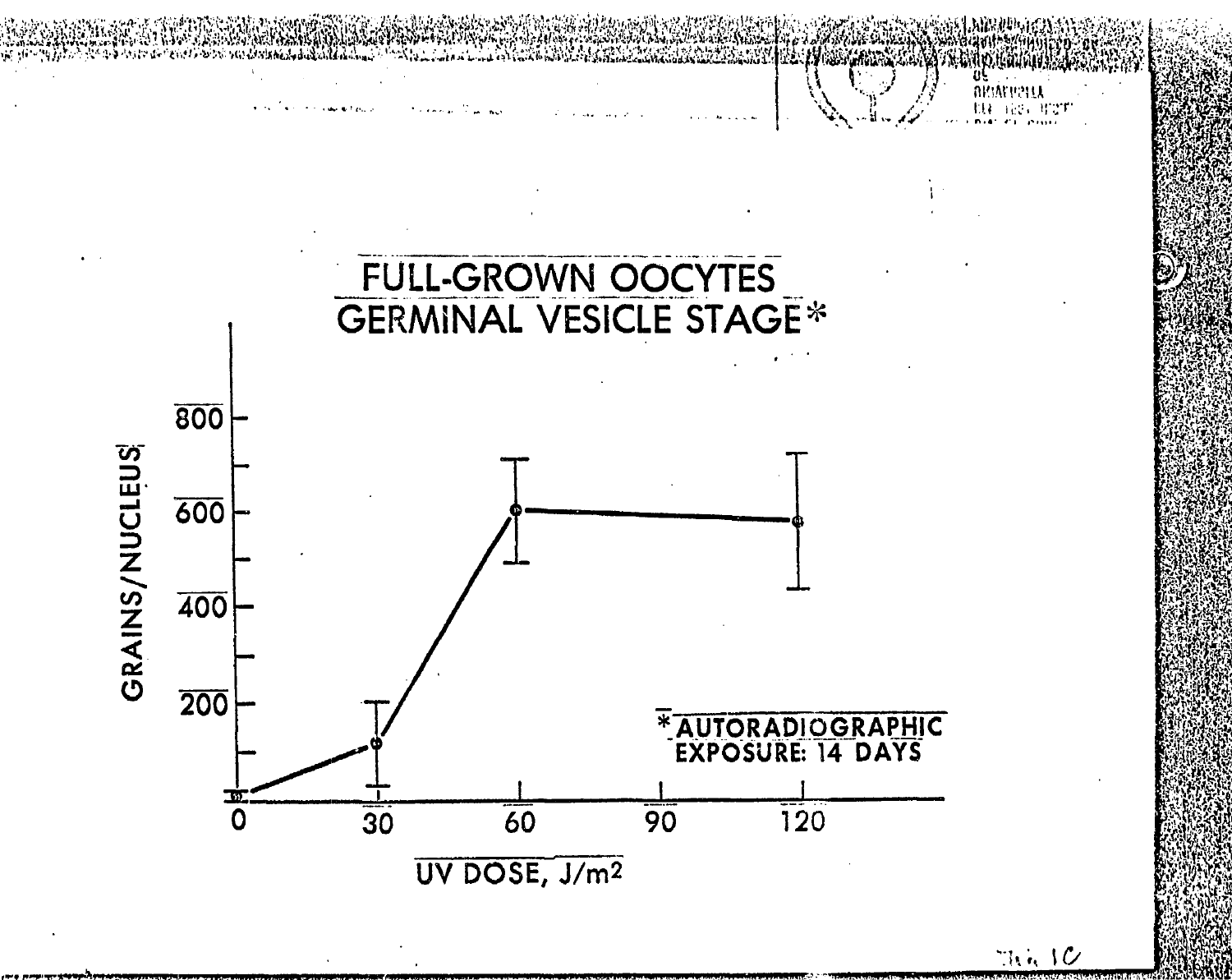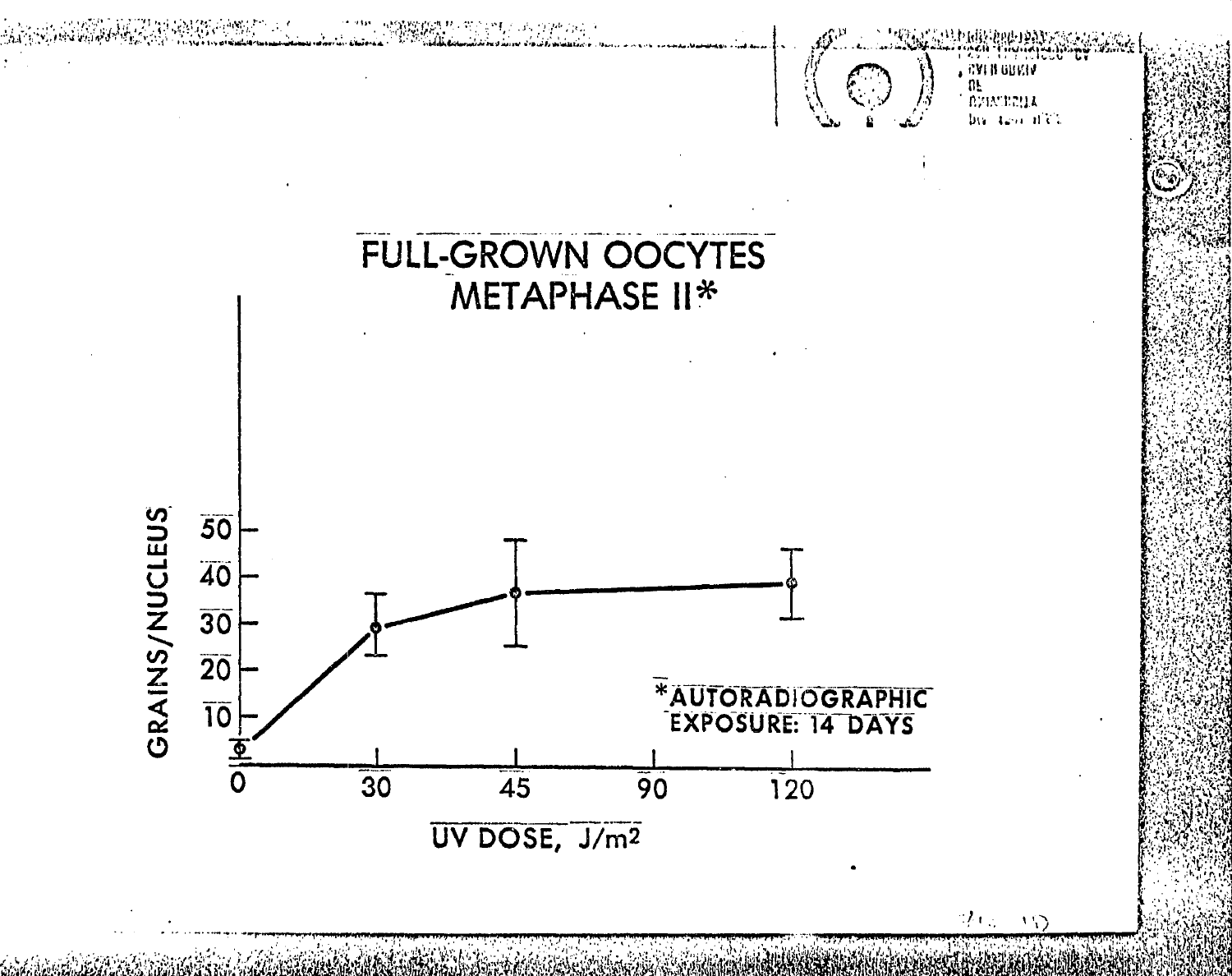